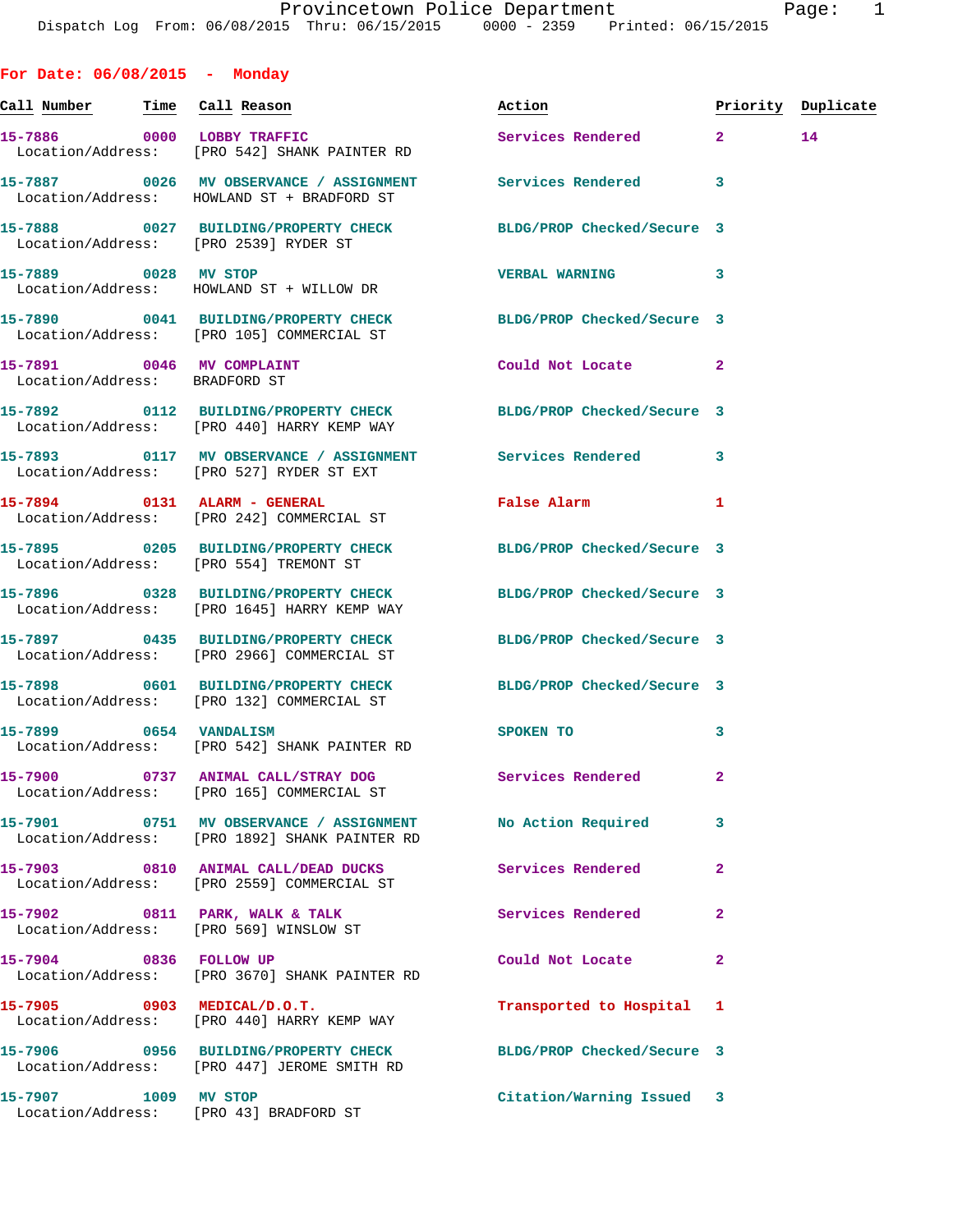|                                       | Provincetown Police Department<br>Dispatch Log From: 06/08/2015 Thru: 06/15/2015 0000 - 2359 Printed: 06/15/2015 |                                                                                                                                                                                                                                |                            | Page: 2      |  |
|---------------------------------------|------------------------------------------------------------------------------------------------------------------|--------------------------------------------------------------------------------------------------------------------------------------------------------------------------------------------------------------------------------|----------------------------|--------------|--|
|                                       | 15-7908 1032 BUILDING/PROPERTY CHECK BLDG/PROP Checked/Secure 3<br>Location/Address: [PRO 2206] COMMERCIAL ST    |                                                                                                                                                                                                                                |                            |              |  |
| Location/Address: BRADFORD ST EXT     | 15-7909 1035 ASSIST AGENCY / MUTUAL AID Services Rendered 3                                                      |                                                                                                                                                                                                                                |                            |              |  |
|                                       | 15-7910 1052 MEDICAL EMERGENCY<br>Location/Address: LAW ST + BRADFORD ST                                         | Transported to Hospital 1                                                                                                                                                                                                      |                            |              |  |
|                                       | 15-7911 1112 MV ACCIDENT<br>Location/Address: [PRO 733] BRADFORD ST                                              | No Action Required 1                                                                                                                                                                                                           |                            |              |  |
|                                       | 15-7912 1132 MEDICAL/CONDITION 13<br>Location/Address: [PRO 2343] BREWSTER ST                                    | <b>PATIENT REFUSAL 1</b>                                                                                                                                                                                                       |                            |              |  |
|                                       | 15-7913 1210 LEG LACERATION<br>Location/Address: [PRO 483] MACMILLAN WHARF                                       | Services Rendered                                                                                                                                                                                                              | 1                          |              |  |
| Location/Address: [TRU] ROUTE 6       | 15-7914 1351 ASSIST CITIZEN/SUICADAL MALE Taken/Referred to Other 3                                              |                                                                                                                                                                                                                                |                            | $\mathbf{1}$ |  |
|                                       | 15-7915 1435 MEDICAL EMERGENCY<br>Location/Address: COMMERCIAL ST + CONANT ST                                    | PATIENT REFUSAL                                                                                                                                                                                                                | $\mathbf{1}$               |              |  |
|                                       | 15-7917 1554 MEDICAL EMERGENCY DOT<br>Location/Address: [PRO 440] HARRY KEMP WAY                                 | Transported to Hospital 1                                                                                                                                                                                                      |                            |              |  |
|                                       | 15-8063 1618 LOST DEBIT CARD<br>Location/Address: [PRO 542] SHANK PAINTER RD                                     | Services Rendered                                                                                                                                                                                                              | $\mathbf{3}$               |              |  |
|                                       | 15-7918 1619 LOST DEBIT CARD<br>Location/Address: [PRO 542] SHANK PAINTER RD                                     | Services Rendered 3                                                                                                                                                                                                            |                            |              |  |
|                                       | 15-7919 1645 SERVICE CALL<br>Location/Address: [PRO 542] SHANK PAINTER RD                                        | SPOKEN TO THE SPOKEN OF THE SPOKEN OF THE SPOKEN OF THE SPOKEN OF THE SPOKEN OF THE SPOKEN OF THE SPOKEN OF THE SPOKEN OF THE SPOKEN OF THE SPOKEN OF THE SPOKEN OF THE SPOKEN OF THE SPOKEN OF THE SPOKEN OF THE SPOKEN OF TH | 3                          |              |  |
|                                       | 15-7920 1647 FOUND DEBIT CARD<br>Location/Address: [PRO 542] SHANK PAINTER RD                                    | Services Rendered 3                                                                                                                                                                                                            |                            |              |  |
| Location/Address: BRADFORD ST         | 15-7921 1735 MV OBSERVANCE / ASSIGNMENT Services Rendered 3                                                      |                                                                                                                                                                                                                                |                            |              |  |
| Location/Address: CONWELL ST          | 15-7922 1801 MV OBSERVANCE / ASSIGNMENT Services Rendered                                                        |                                                                                                                                                                                                                                |                            |              |  |
| 15-7923 1914 MV STOP                  | Location/Address: [PRO 3296] SHANK PAINTER RD                                                                    | <b>VERBAL WARNING</b>                                                                                                                                                                                                          | $\mathbf{3}$               |              |  |
| 15-7924 2023 SERVICE CALL             | Location/Address: [PRO 542] SHANK PAINTER RD                                                                     | SPOKEN TO                                                                                                                                                                                                                      | $\overline{\phantom{a}}$ 3 |              |  |
|                                       | 15-7925 2051 BUILDING/PROPERTY CHECK BLDG/PROP Checked/Secure 3<br>Location/Address: [PRO 385] COMMERCIAL ST     |                                                                                                                                                                                                                                |                            |              |  |
|                                       | 15-7926 2113 MV ACCIDENT<br>Location/Address: [PRO 182] COMMERCIAL ST                                            | Services Rendered 1                                                                                                                                                                                                            |                            |              |  |
| Location/Address: [PRO 512] PRINCE ST | 15-7927 2121 BUILDING/PROPERTY CHECK BLDG/PROP Checked/Secure 3                                                  |                                                                                                                                                                                                                                |                            |              |  |
|                                       | 15-7928 2146 BUILDING/PROPERTY CHECK BLDG/PROP Checked/Secure 3<br>Location/Address: [PRO 2206] COMMERCIAL ST    |                                                                                                                                                                                                                                |                            |              |  |
|                                       | 15-7929 2153 SERVICE CALL<br>Location/Address: [PRO 196] COMMERCIAL ST                                           | Services Rendered 3                                                                                                                                                                                                            |                            |              |  |
|                                       | 15-7930 2224 BUILDING/PROPERTY CHECK BLDG/PROP Checked/Secure 3<br>Location/Address: [PRO 1952] COMMERCIAL ST    |                                                                                                                                                                                                                                |                            |              |  |
| Location/Address: COMMERCIAL ST       | 15-7931 2310 PARK, WALK & TALK 5 Services Rendered 2                                                             |                                                                                                                                                                                                                                |                            |              |  |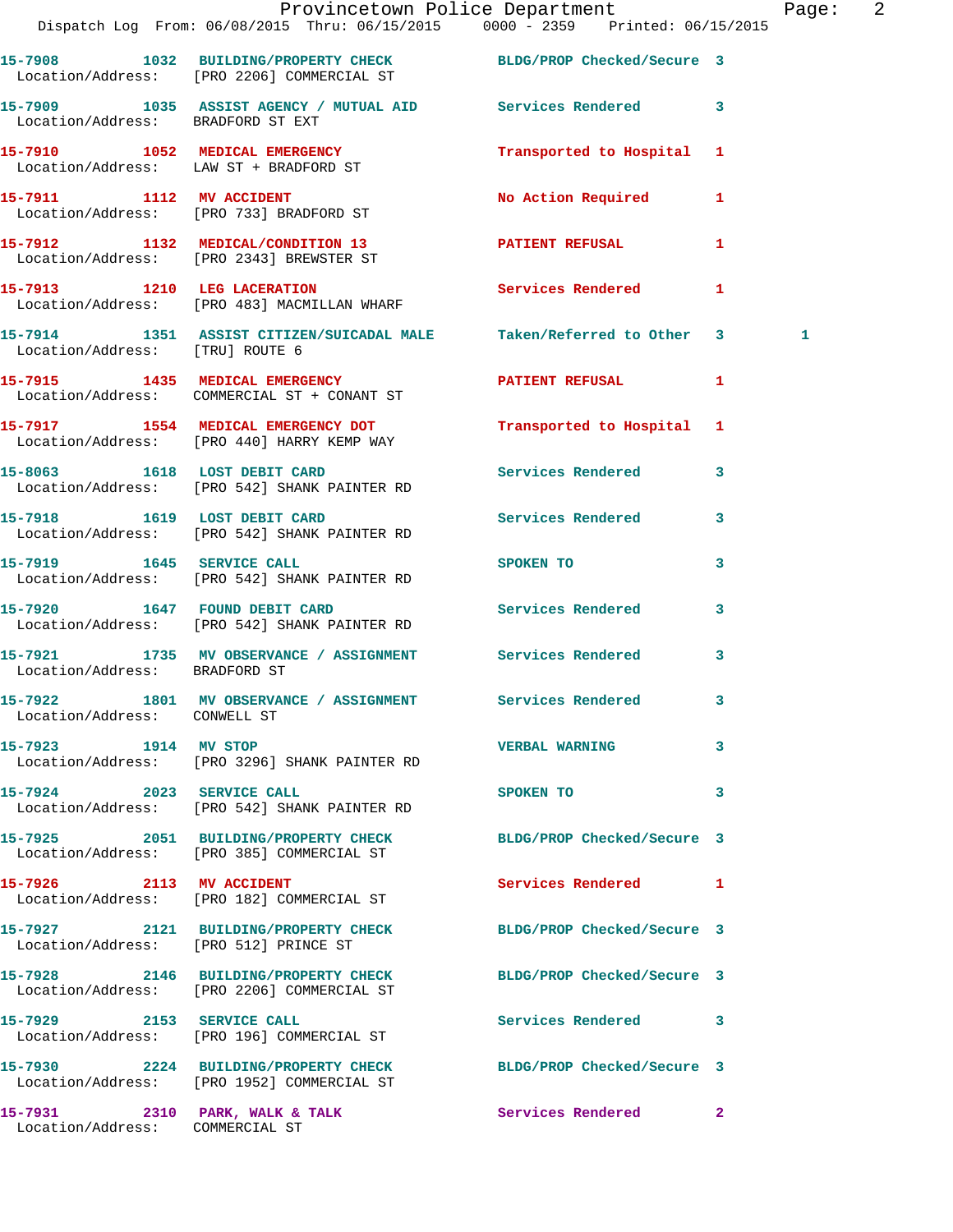|                                      | Dispatch Log From: 06/08/2015 Thru: 06/15/2015 0000 - 2359 Printed: 06/15/2015                                  | Provincetown Police Department                                                                                             |              | Page: 3 |  |
|--------------------------------------|-----------------------------------------------------------------------------------------------------------------|----------------------------------------------------------------------------------------------------------------------------|--------------|---------|--|
|                                      | 15-7932 2312 SERVE HARASSMENT ORDER SPOKEN TO<br>Location/Address: [PRO 542] SHANK PAINTER RD                   |                                                                                                                            | $\mathbf{2}$ |         |  |
| 15-7933 2328 COMPLAINT               | Location/Address: [PRO 155] COMMERCIAL ST                                                                       | SPOKEN TO                                                                                                                  | 3            |         |  |
|                                      | 15-7934 2348 PARK, WALK & TALK Services Rendered 2<br>Location/Address: COMMERCIAL ST                           |                                                                                                                            |              |         |  |
|                                      | 15-7935 2353 BUILDING/PROPERTY CHECK BLDG/PROP Checked/Secure 3<br>Location/Address: [PRO 444] HIGH POLE HILL   |                                                                                                                            |              |         |  |
| For Date: $06/09/2015$ - Tuesday     |                                                                                                                 |                                                                                                                            |              |         |  |
|                                      | 15-7936 0000 LOBBY TRAFFIC<br>Location/Address: [PRO 542] SHANK PAINTER RD                                      | Services Rendered 2                                                                                                        |              | 14      |  |
|                                      | 15-7937 0001 MV OBSERVANCE / ASSIGNMENT Services Rendered 3<br>Location/Address: BRADFORD ST + HOWLAND ST       |                                                                                                                            |              |         |  |
|                                      | 15-7938 0005 NOISE COMPLAINT<br>Location/Address: [PRO 3236] COMMERCIAL ST                                      | SPOKEN TO THE STATE OF THE STATE OF THE STATE OF THE STATE OF THE STATE OF THE STATE OF THE STATE OF THE STATE<br>$\sim$ 3 |              |         |  |
|                                      | 15-7939 0026 BUILDING/PROPERTY CHECK BLDG/PROP Checked/Secure 3<br>Location/Address: [PRO 182] COMMERCIAL ST    |                                                                                                                            |              |         |  |
| Location/Address: [PRO 2513] ROUTE 6 | 15-7940 0036 MV OBSERVANCE / ASSIGNMENT Services Rendered 3                                                     |                                                                                                                            |              |         |  |
|                                      | 15-7941 0037 BUILDING/PROPERTY CHECK BLDG/PROP Checked/Secure 3<br>Location/Address: [PRO 385] COMMERCIAL ST    |                                                                                                                            |              |         |  |
|                                      | 15-7942 0050 BUILDING/PROPERTY CHECK BLDG/PROP Checked/Secure 3<br>Location/Address: [PRO 440] HARRY KEMP WAY   |                                                                                                                            |              |         |  |
| 15-7943 0053 MV DISABLED             | Location/Address: [PRO 2489] BRADFORD ST                                                                        | Services Rendered 2                                                                                                        |              |         |  |
|                                      | 15-7944 0059 MV OBSERVANCE / ASSIGNMENT Services Rendered 3<br>Location/Address: [PRO 3004] BRADFORD ST         |                                                                                                                            |              |         |  |
|                                      | 15-7946 0132 BUILDING/PROPERTY CHECK BLDG/PROP Checked/Secure 3<br>Location/Address: [PRO 105] COMMERCIAL ST    |                                                                                                                            |              |         |  |
|                                      | 15-7947 0137 BUILDING/PROPERTY CHECK BLDG/PROP Checked/Secure 3<br>Location/Address: [PRO 2543] MACMILLAN WHARF |                                                                                                                            |              |         |  |
|                                      | 15-7948 0203 BUILDING/PROPERTY CHECK BLDG/PROP Checked/Secure 3<br>Location/Address: [PRO 1638] COMMERCIAL ST   |                                                                                                                            |              |         |  |
|                                      | 15-7949 0218 BUILDING/PROPERTY CHECK BLDG/PROP Checked/Secure 3<br>Location/Address: [PRO 545] SHANK PAINTER RD |                                                                                                                            |              |         |  |
|                                      | 15-7951 0220 MV OBSERVANCE / ASSIGNMENT Services Rendered 3<br>Location/Address: BRADFORD ST + STANDISH ST      |                                                                                                                            |              |         |  |
|                                      | 15-7950 0224 BUILDING/PROPERTY CHECK BLDG/PROP Checked/Secure 3<br>Location/Address: [PRO 413] CONWELL ST       |                                                                                                                            |              |         |  |
|                                      | 15-7952 0500 BUILDING/PROPERTY CHECK BLDG/PROP Checked/Secure 3<br>Location/Address: [PRO 554] TREMONT ST       |                                                                                                                            |              |         |  |
| Location/Address: COMMERCIAL ST      | 15-7953 0502 BUILDING/PROPERTY CHECK BLDG/PROP Checked/Secure 3                                                 |                                                                                                                            |              |         |  |
|                                      | 15-7954 0511 MV OBSERVANCE / ASSIGNMENT Services Rendered 3<br>Location/Address: [PRO 3430] COMMERCIAL ST       |                                                                                                                            |              |         |  |
|                                      | 15-7955 0552 BUILDING/PROPERTY CHECK BLDG/PROP Checked/Secure 3                                                 |                                                                                                                            |              |         |  |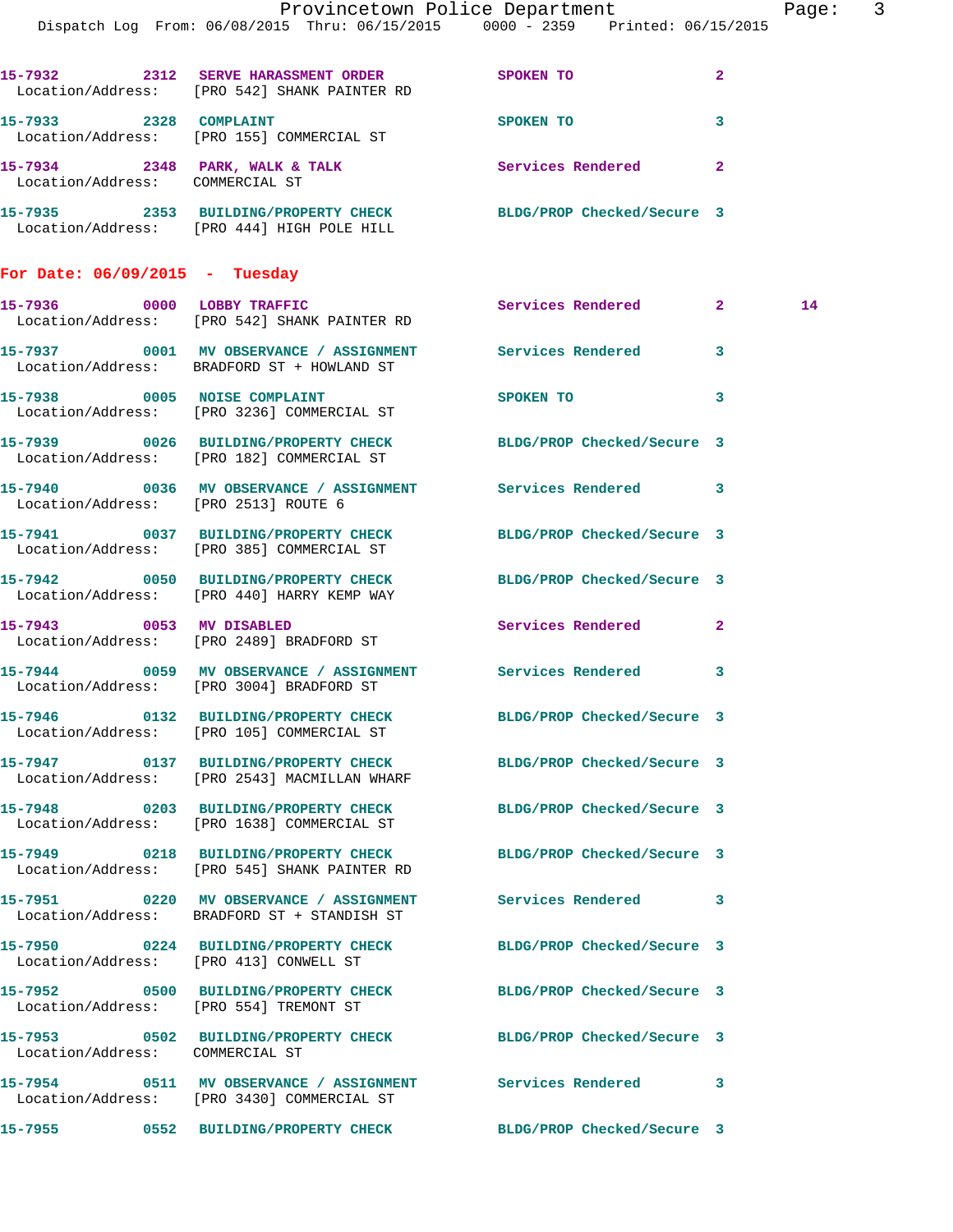|                                                                                  | Dispatch Log From: 06/08/2015 Thru: 06/15/2015 0000 - 2359 Printed: 06/15/2015                                | Provincetown Police Department Page: 4 |                          |
|----------------------------------------------------------------------------------|---------------------------------------------------------------------------------------------------------------|----------------------------------------|--------------------------|
|                                                                                  | Location/Address: [PRO 1646] WINSLOW ST                                                                       |                                        |                          |
|                                                                                  | 15-7956 0602 MV OBSERVANCE / ASSIGNMENT No Action Required 3<br>Location/Address: [PRO 2818] CONWELL ST       |                                        |                          |
|                                                                                  | 15-7957 0603 FLIGHT COVERAGE 2008 Services Rendered<br>Location/Address: [PRO 516] RACE POINT RD              |                                        | $\overline{2}$           |
| 15-7958 0616 MV STOP<br>Location/Address: SNAIL RD<br>Refer To Arrest: 15-107-AR |                                                                                                               | Arrest(s) Made                         | $\overline{\mathbf{3}}$  |
|                                                                                  | 15-7960 0621 TRAFFIC CONTROL<br>Location/Address: [PRO 1980] CARVER ST                                        | No Action Required 3                   |                          |
|                                                                                  | 15-7959 0637 ASSIST CITIZEN<br>Location/Address: [PRO 542] SHANK PAINTER RD                                   | SPOKEN TO                              | 3                        |
|                                                                                  | 15-7961 0725 ANIMAL CALL/BARKING DOG Services Rendered<br>Location/Address: [PRO 3670] SHANK PAINTER RD       |                                        | $\mathbf{2}$             |
|                                                                                  | 15-7962 0733 BUILDING/PROPERTY CHECK BLDG/PROP Checked/Secure 3<br>Location/Address: [PRO 1638] COMMERCIAL ST |                                        |                          |
| Location/Address: SNAIL RD                                                       | 15-7963 0759 MV COMPLAINT                                                                                     | Services Rendered 2                    |                          |
|                                                                                  | 15-7964 0803 AIRPORT COVERAGE<br>Location/Address: [PRO 516] RACE POINT RD                                    | Services Rendered                      | $\mathbf{3}$             |
|                                                                                  | 15-7965 0816 HIGH SCHOOL<br>Location/Address: [PRO 569] WINSLOW ST                                            | Services Rendered 3                    |                          |
| 15-7966 0832 COURT                                                               | Location: [ORL] ORLEANS DISTRICT COURT                                                                        | Services Rendered                      | 3                        |
| $15-7967$ 0837 D.O.T.                                                            | Location/Address: [PRO 440] HARRY KEMP WAY                                                                    | Transported to Hospital 1              |                          |
|                                                                                  | 15-7968 0906 MV COMPLAINT<br>Location/Address: [PRO 3430] COMMERCIAL ST                                       | <b>GONE ON ARRIVAL</b>                 | $\mathbf{2}$             |
| 15-7969 0925 TRAFFIC CONTROL<br>Location/Address: [PRO 80] CARVER ST             |                                                                                                               | GONE ON ARRIVAL 3                      |                          |
| Location: [ORL] WILDCARE                                                         | 15-7970 0937 ANIMAL CALL/WILDCARE Services Rendered                                                           |                                        | $\overline{2}$           |
|                                                                                  | 15-7971 0956 SPEAK W/DETECTIVE<br>Location/Address: [PRO 542] SHANK PAINTER RD                                | Arrest(s) Made                         | 3                        |
|                                                                                  | 15-7972 1019 BUILDING/PROPERTY CHECK Services Rendered<br>Location/Address: [PRO 3259] MACMILLAN WHARF        |                                        | $\mathbf{3}$             |
| 15-7973 1019 COMPLAINT<br>Location/Address: ALDEN ST                             |                                                                                                               | SPOKEN TO                              | $\overline{\phantom{a}}$ |
| Location/Address: [PRO 3287] ROUTE 6                                             | 15-7974 1043 BUILDING/PROPERTY CHECK BLDG/PROP Checked/Secure 3                                               |                                        |                          |
| Location/Address: COMMERCIAL ST                                                  | 15-7975 1104 PARK, WALK & TALK 1988 Services Rendered 2                                                       |                                        |                          |
|                                                                                  | 15-7976 1107 ANIMAL CALL/DONATION Services Rendered<br>Location/Address: [PRO 3296] SHANK PAINTER RD          |                                        | $\mathbf{2}$             |
|                                                                                  | 15-7977 1120 PARKING COMPLAINT / GENERAL No Action Required 3<br>Location/Address: [PRO 1466] COMMERCIAL ST   |                                        |                          |
|                                                                                  | 15-7978 1127 BUILDING/PROPERTY CHECK BLDG/PROP Checked/Secure 3<br>Location/Address: [PRO 2500] COMMERCIAL ST |                                        |                          |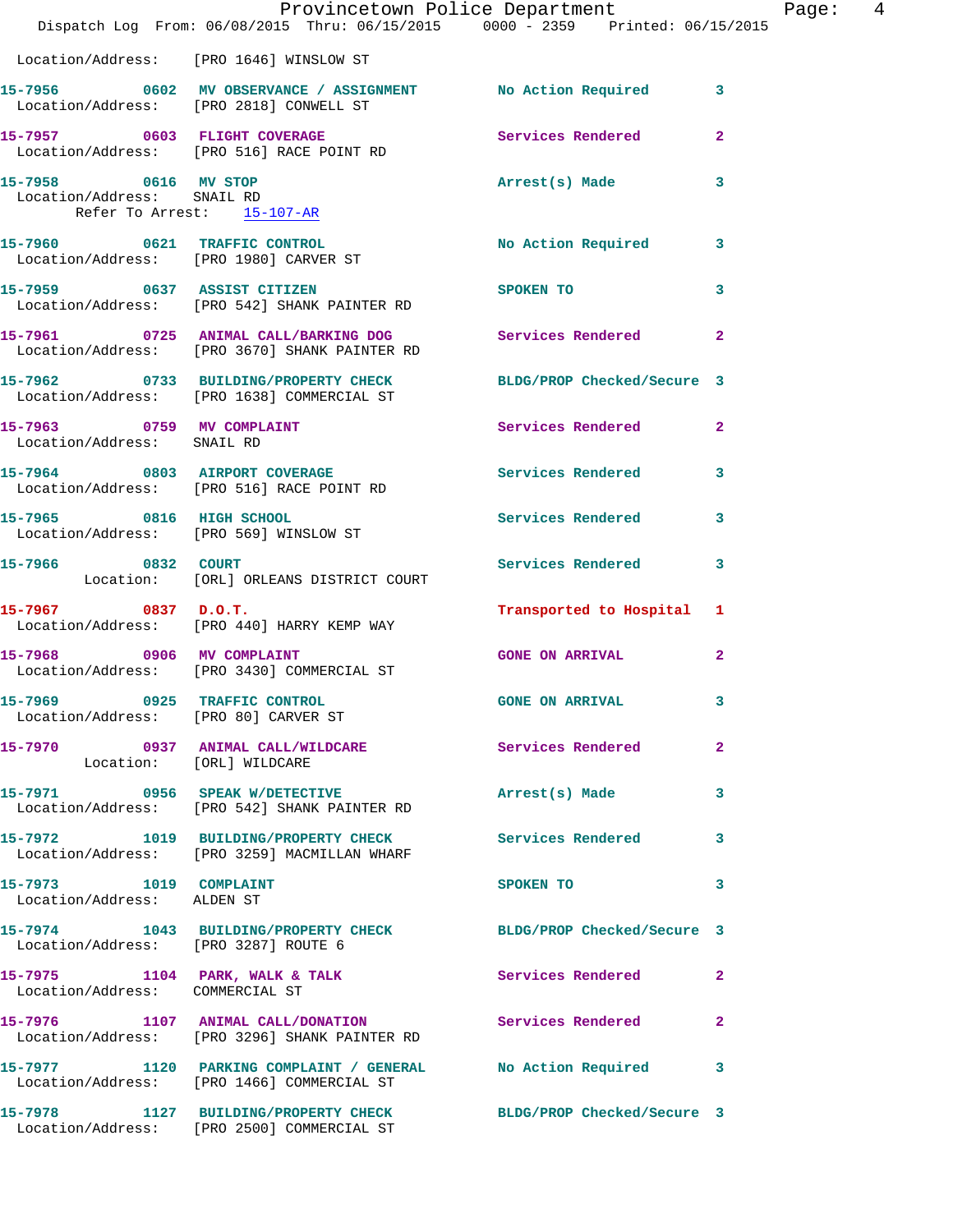| 15-7979 1132 MV DISABLED<br>Location/Address: [PRO 2479] ROUTE 6    |                                                                                                             | Services Rendered          | $\mathbf{2}$   |
|---------------------------------------------------------------------|-------------------------------------------------------------------------------------------------------------|----------------------------|----------------|
| 15-7980 1138 NOISE COMPLAINT<br>Location/Address: COMMERCIAL ST     |                                                                                                             | Services Rendered 3        |                |
|                                                                     | 15-7981 1145 ANIMAL CALL/PANTRY<br>Location/Address: [PRO 285] COMMERCIAL ST                                | Services Rendered          | $\mathbf{2}$   |
| 15-7982 1145 VANDALISM                                              | Location/Address: [PRO 542] SHANK PAINTER RD                                                                | SPOKEN TO                  | 3              |
|                                                                     | 15-7983 1254 BUILDING/PROPERTY CHECK<br>Location/Address: [PRO 3317] CEMETERY RD                            | BLDG/PROP Checked/Secure 3 |                |
|                                                                     | 15-7984 1254 BUILDING/PROPERTY CHECK<br>Location/Address: [PRO 3318] CEMETERY RD                            | BLDG/PROP Checked/Secure 3 |                |
|                                                                     | 15-7985 1256 ANIMAL CALL/GEESE<br>Location: ROUTE 6 TOWARDS HERRING COVE                                    | Services Rendered          | $\overline{2}$ |
|                                                                     | 15-7986 1314 ANIMAL CALL/BABY BIRD<br>Location/Address: [PRO 105] COMMERCIAL ST                             | <b>Services Rendered</b>   | $\overline{2}$ |
|                                                                     | 15-7987 1322 BUILDING/PROPERTY CHECK<br>Location/Address: [PRO 2977] COMMERCIAL ST                          | Services Rendered          | 3              |
| Location/Address: COMMERCIAL ST                                     | 15-7988 1325 SUSPICIOUS ACTIVITY                                                                            | Services Rendered          | $\mathbf{2}$   |
|                                                                     | 15-7989 1341 COURT TRANSPORT<br>Location: [ORL] ORLEANS DISTRICT COURT                                      | <b>Services Rendered</b>   | $\mathbf{3}$   |
| 15-7990 1344 MV HIT & RUN<br>Location/Address: [PRO 569] WINSLOW ST |                                                                                                             | Services Rendered          | $\mathbf{2}$   |
|                                                                     | 15-7991 1350 MV OBSERVANCE / ASSIGNMENT Services Rendered<br>Location/Address: HIGH POLE HL + BRADFORD ST   |                            | $\mathbf{3}$   |
| 15-7992 1353 LOST KEY                                               | Location/Address: [PRO 515] RACE POINT RD                                                                   | <b>Services Rendered</b>   | 3              |
| 15-7993 1405 ANIMAL CALL/TURTLE                                     | Location/Address: [PRO 2519] ROUTE 6                                                                        | Services Rendered          | $\overline{2}$ |
|                                                                     | 15-7994 1407 MV COMPLAINT/ABANDONED<br>Location/Address: [PRO 2667] CAPTAIN BERTIES WAY                     | <b>Services Rendered</b>   | $\overline{2}$ |
| 15-7995 1416 MV STOP                                                | Location/Address: [PRO 2519] ROUTE 6                                                                        | <b>VERBAL WARNING</b>      | $\mathbf{3}$   |
|                                                                     | 15-7996 1434 ASSIST AGENCY/CC ALARM Services Rendered 3<br>Location/Address: [PRO 385] COMMERCIAL ST        |                            |                |
|                                                                     | 15-7997 1503 911 GENERAL/ANI FAILURE Services Rendered 1<br>Location/Address: [PRO 542] SHANK PAINTER RD    |                            |                |
|                                                                     | 15-7999 1528 NEIGHBOR COMPLAINT<br>Location/Address: [PRO 285] COMMERCIAL ST                                | Services Rendered 3        |                |
| Location/Address: [PRO 2539] RYDER ST                               | 15-8000 1531 BUILDING/PROPERTY CHECK BLDG/PROP Checked/Secure 3                                             |                            |                |
|                                                                     | 15-8001 1539 PARKING COMPLAINT / GENERAL Citation/Warning Issued 3<br>Location/Address: [PRO 1588] PEARL ST |                            |                |
| Location/Address: COMMERCIAL ST                                     | 15-8002 1551 BUILDING/PROPERTY CHECK BLDG/PROP Checked/Secure 3                                             |                            |                |
| 15-8003 1641 MEDICAL EMERGENCY                                      |                                                                                                             | Transported to Hospital 1  |                |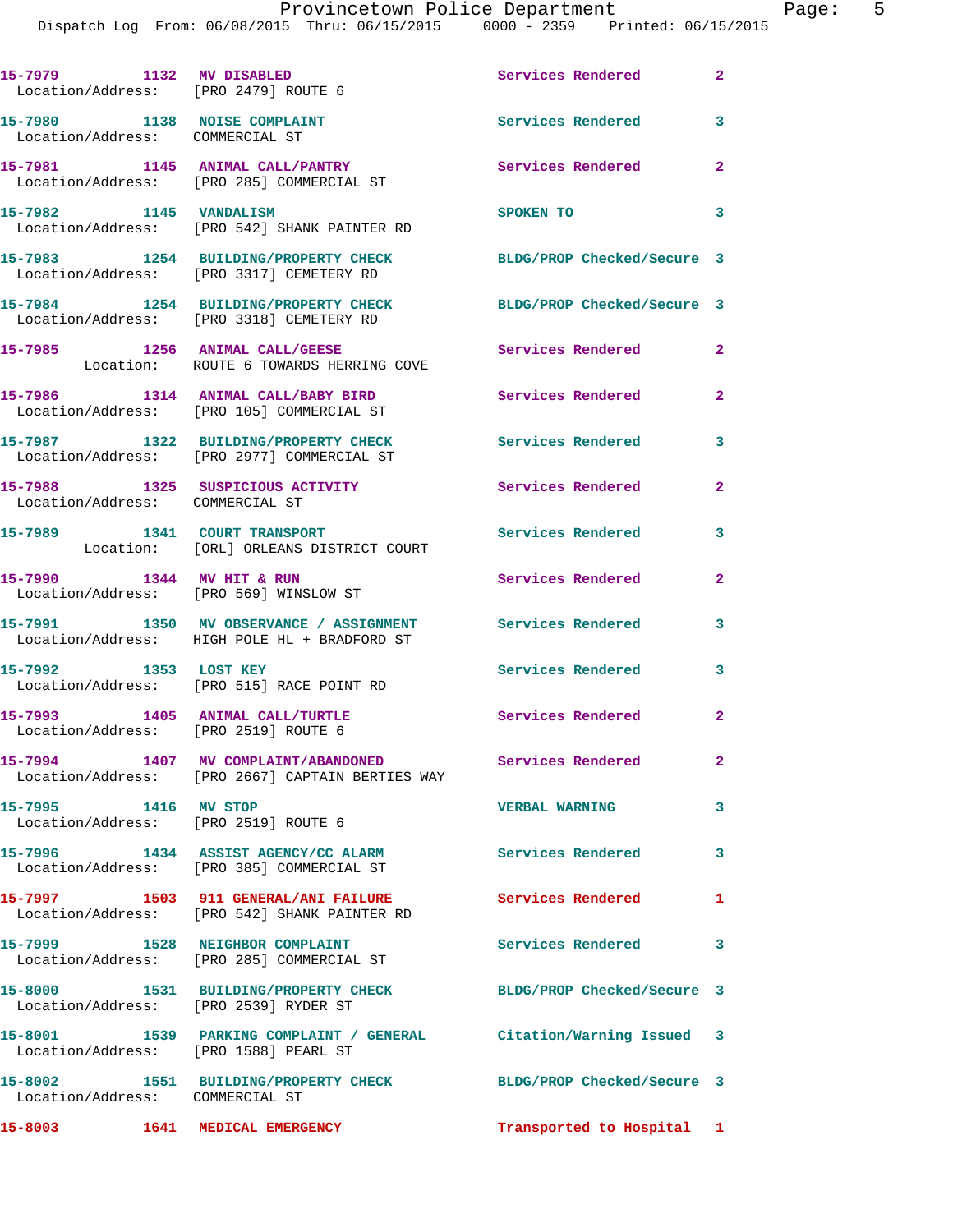|                                                           | Dispatch Log From: 06/08/2015 Thru: 06/15/2015 0000 - 2359 Printed: 06/15/2015                                | Provincetown Police Department | Page:        | 6 |
|-----------------------------------------------------------|---------------------------------------------------------------------------------------------------------------|--------------------------------|--------------|---|
|                                                           | Location/Address: [PRO 3670] SHANK PAINTER RD                                                                 |                                |              |   |
|                                                           | 15-8004 1726 PARK, WALK & TALK<br>Location/Address: [PRO 175] COMMERCIAL ST                                   | <b>Services Rendered</b>       | $\mathbf{2}$ |   |
| Location/Address: HARRY KEMP WAY                          | 15-8005 1752 MV OBSERVANCE / ASSIGNMENT Services Rendered                                                     |                                | 3            |   |
| Location/Address: BRADFORD ST                             | 15-8006 1845 MV OBSERVANCE / ASSIGNMENT Services Rendered                                                     |                                | 3            |   |
|                                                           | 15-8007 1846 PARKING COMPLAINT / GENERAL Services Rendered<br>Location/Address: [PRO 1548] COMMERCIAL ST      |                                | $\mathbf{3}$ |   |
| 15-8008 1848 MV STOP                                      | Location/Address: [PRO 350] COMMERCIAL ST                                                                     | <b>VERBAL WARNING</b>          | 3            |   |
|                                                           | 15-8010 1859 NOISE COMPLAINT<br>Location/Address: [PRO 2812] HARRY KEMP WAY                                   | Services Rendered 3            |              |   |
|                                                           | 15-8009 1900 BUILDING/PROPERTY CHECK<br>Location/Address: [PRO 2419] COMMERCIAL ST                            | BLDG/PROP Checked/Secure 3     |              |   |
|                                                           | 15-8011 2007 BUILDING/PROPERTY CHECK<br>Location/Address: [PRO 519] RACE POINT RD                             | BLDG/PROP Checked/Secure 3     |              |   |
|                                                           | 15-8012 2014 BUILDING/PROPERTY CHECK<br>Location/Address: [PRO 182] COMMERCIAL ST                             | BLDG/PROP Checked/Secure 3     |              |   |
|                                                           | 15-8013 2032 BUILDING/PROPERTY CHECK<br>Location/Address: [PRO 2419] COMMERCIAL ST                            | BLDG/PROP Checked/Secure 3     |              |   |
| 15-8014 2117 ASSIST CITIZEN                               | Location/Address: [PRO 175] COMMERCIAL ST                                                                     | Services Rendered 3            |              |   |
| 15-8015 2121 SEWER LIGHT<br>Location/Address: PLEASANT ST |                                                                                                               | Services Rendered              | 3            |   |
|                                                           | 15-8016 2146 BUILDING/PROPERTY CHECK<br>Location/Address: [PRO 175] COMMERCIAL ST                             | BLDG/PROP Checked/Secure 3     |              |   |
|                                                           | 15-8017 2147 BUILDING/PROPERTY CHECK BLDG/PROP Checked/Secure 3<br>Location/Address: [PRO 2419] COMMERCIAL ST |                                |              |   |
| Location/Address: [PRO 3287] ROUTE 6                      | 15-8018<br>2200 BUILDING/PROPERTY CHECK<br>BLDG/PROP Checked/Secure 3                                         |                                |              |   |
|                                                           | 15-8019 2222 BUILDING/PROPERTY CHECK<br>Location/Address: [PRO 1952] COMMERCIAL ST                            | BLDG/PROP Checked/Secure 3     |              |   |
|                                                           | 15-8020 2226 BUILDING/PROPERTY CHECK<br>Location/Address: [PRO 2419] COMMERCIAL ST                            | BLDG/PROP Checked/Secure 3     |              |   |
| Location/Address: COMMERCIAL ST                           | 15-8021 2319 PARK, WALK & TALK                                                                                | Services Rendered              | $\mathbf{2}$ |   |
| 15-8022 2323 MV STOP                                      | Location/Address: [PRO 83] CENTER ST                                                                          | VERBAL WARNING 3               |              |   |
|                                                           | 15-8023 2325 BUILDING/PROPERTY CHECK<br>Location/Address: [PRO 1639] COMMERCIAL ST                            | BLDG/PROP Checked/Secure 3     |              |   |
| 15-8026 2326 PARK, WALK & TALK                            | Location/Address: ANTHONY ST + COMMERCIAL ST                                                                  | Services Rendered              | $\mathbf{2}$ |   |
|                                                           | 15-8024 2332 BAR CHECK<br>Location/Address: [PRO 2737] COMMERCIAL ST                                          | LICENSING/NO ACTION            | 2            |   |
| 15-8025 2335 BAR CHECK                                    | Location/Address: [PRO 399] COMMERCIAL ST                                                                     | LICENSING/NO ACTION            | $\mathbf{2}$ |   |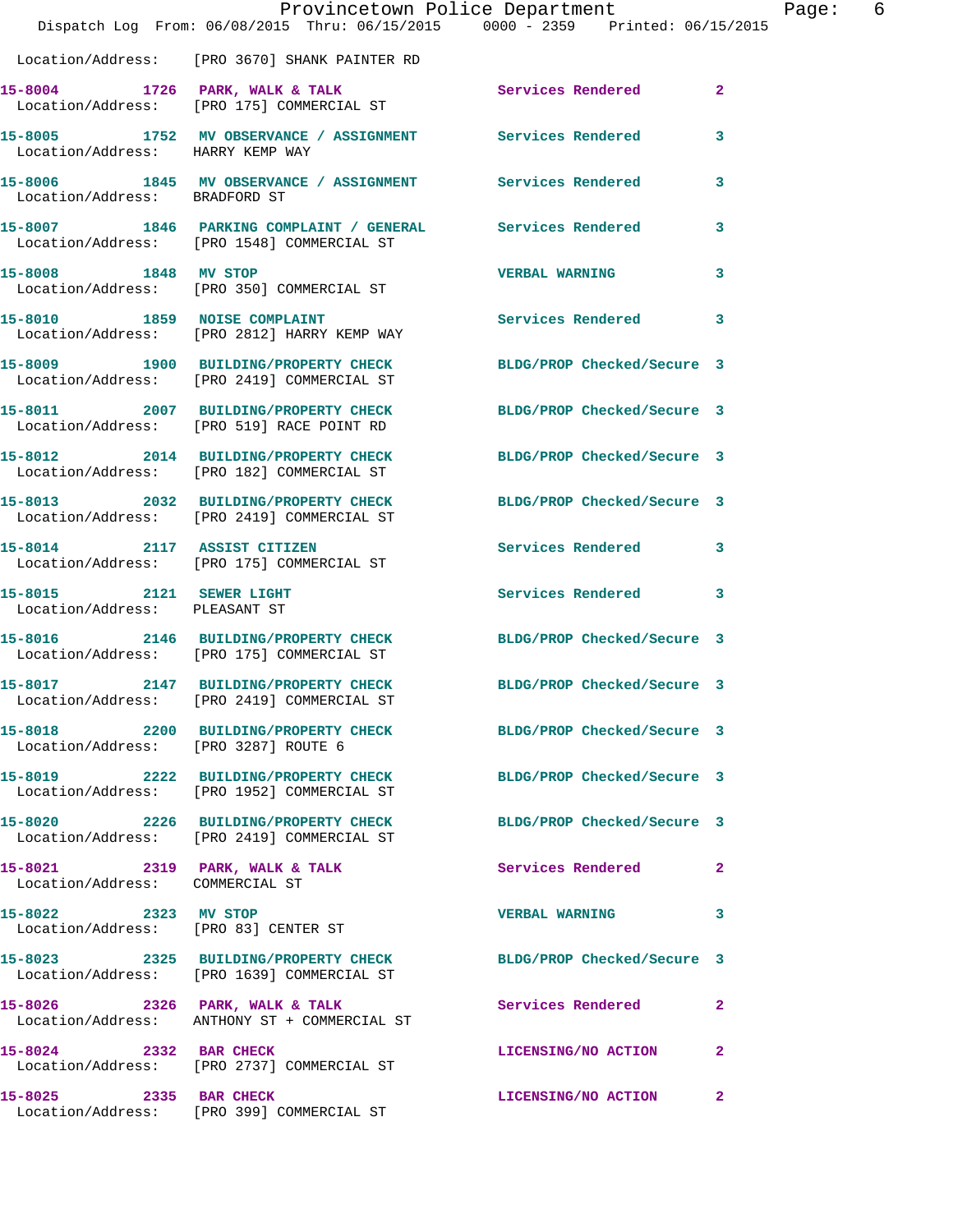|                                    | Provincetown Police Department Page: 7<br>Dispatch Log From: 06/08/2015 Thru: 06/15/2015 0000 - 2359 Printed: 06/15/2015 |                           |              |    |  |
|------------------------------------|--------------------------------------------------------------------------------------------------------------------------|---------------------------|--------------|----|--|
|                                    | 15-8027 2341 BAR CHECK LICENSING/NO ACTION 2<br>Location/Address: [PRO 3443] COMMERCIAL ST                               |                           |              |    |  |
|                                    | 15-8028 2343 BUILDING/PROPERTY CHECK BLDG/PROP Checked/Secure 3<br>Location/Address: [PRO 1989] COMMERCIAL ST            |                           |              |    |  |
| For Date: $06/10/2015$ - Wednesday |                                                                                                                          |                           |              |    |  |
| 15-8029 0005 MV STOP               | Location/Address: [PRO 754] BRADFORD ST                                                                                  | VERBAL WARNING 3          |              |    |  |
|                                    | 15-8030 0010 LOBBY TRAFFIC<br>Location/Address: [PRO 542] SHANK PAINTER RD                                               | Services Rendered 2       |              | 22 |  |
| 15-8031 0022 MV STOP               | Location/Address: BRADFORD ST + RAILROAD AVE                                                                             | <b>VERBAL WARNING</b>     | $\mathbf{3}$ |    |  |
|                                    | 15-8032 0023 MV STOP<br>Location/Address: DAGGETT LN + BRADFORD ST                                                       | <b>VERBAL WARNING</b>     | 3            |    |  |
|                                    | 15-8033 0030 BUILDING/PROPERTY CHECK BLDG/PROP Checked/Secure 3<br>Location/Address: [PRO 2543] MACMILLAN WHARF          |                           |              |    |  |
|                                    | 15-8035 0040 MV STOP<br>Location/Address: [PRO 357] COMMERCIAL ST                                                        | <b>VERBAL WARNING</b>     | $\mathbf{3}$ |    |  |
|                                    | 15-8036 0052 MV OBSERVANCE / ASSIGNMENT Services Rendered 3<br>Location/Address: BRADFORD ST + RYDER ST                  |                           |              |    |  |
|                                    | 15-8037 0054 BUILDING/PROPERTY CHECK BLDG/PROP Checked/Secure 3<br>Location/Address: [PRO 530] SHANK PAINTER RD          |                           |              |    |  |
|                                    | 15-8038 0056 MV OBSERVANCE / ASSIGNMENT Services Rendered 3<br>Location/Address: CAPTAIN BERTIES WAY + SHANK PAINTER RD  |                           |              |    |  |
| 15-8039 0122 MV STOP               | Location/Address: WASHINGTON AVE + BRADFORD ST                                                                           | VERBAL WARNING 3          |              |    |  |
|                                    | 15-8040 0132 BUILDING/PROPERTY CHECK BLDG/PROP Checked/Secure 3<br>Location/Address: [PRO 2542] COMMERCIAL ST            |                           |              |    |  |
| 15-8042 0152 MV STOP/OUI           | Location/Address: [PRO 526] RYDER ST EXT<br>Refer To $P/C$ : 15-109-AR                                                   | Arrest(s) Made            | 3            |    |  |
|                                    | 15-8043 0251 ANIMAL CALL<br>Location/Address: [PRO 2285] COMMERCIAL ST                                                   | Could Not Locate 2        |              |    |  |
| 15-8044 0622 911 GENERAL           | Location/Address: [PRO 542] SHANK PAINTER RD                                                                             | Services Rendered 1       |              |    |  |
|                                    | 15-8045 0635 RADIOS NOT WORKING                                                                                          | Services Rendered 3       |              |    |  |
|                                    | 15-8046 0637 MEDICAL EMERGENCY<br>Location/Address: [PRO 3179] MEADOW RD                                                 | Transported to Hospital 1 |              |    |  |
|                                    | 15-8047 0734 BUILDING/PROPERTY CHECK Services Rendered<br>Location/Address: [PRO 3259] MACMILLAN WHARF                   |                           | $\mathbf{3}$ |    |  |
|                                    | 15-8048 0824 SERVICE CALL<br>Location/Address: [PRO 569] WINSLOW ST                                                      | Services Rendered 3       |              |    |  |
|                                    | 15-8049 0836 LARCENY /FORGERY FRAUD SPOKEN TO<br>Location/Address: [PRO 542] SHANK PAINTER RD                            |                           | $\mathbf{2}$ |    |  |
|                                    | 15-8050 0843 ASSIST AGENCY / MUTUAL AID Services Rendered 3<br>Location/Address: [PRO 1008] NELSON AVE                   |                           |              |    |  |
|                                    | 15-8051 0950 FOUND CREDIT CARD<br>Location/Address: [PRO 2359] COMMERCIAL ST                                             | Services Rendered 3       |              |    |  |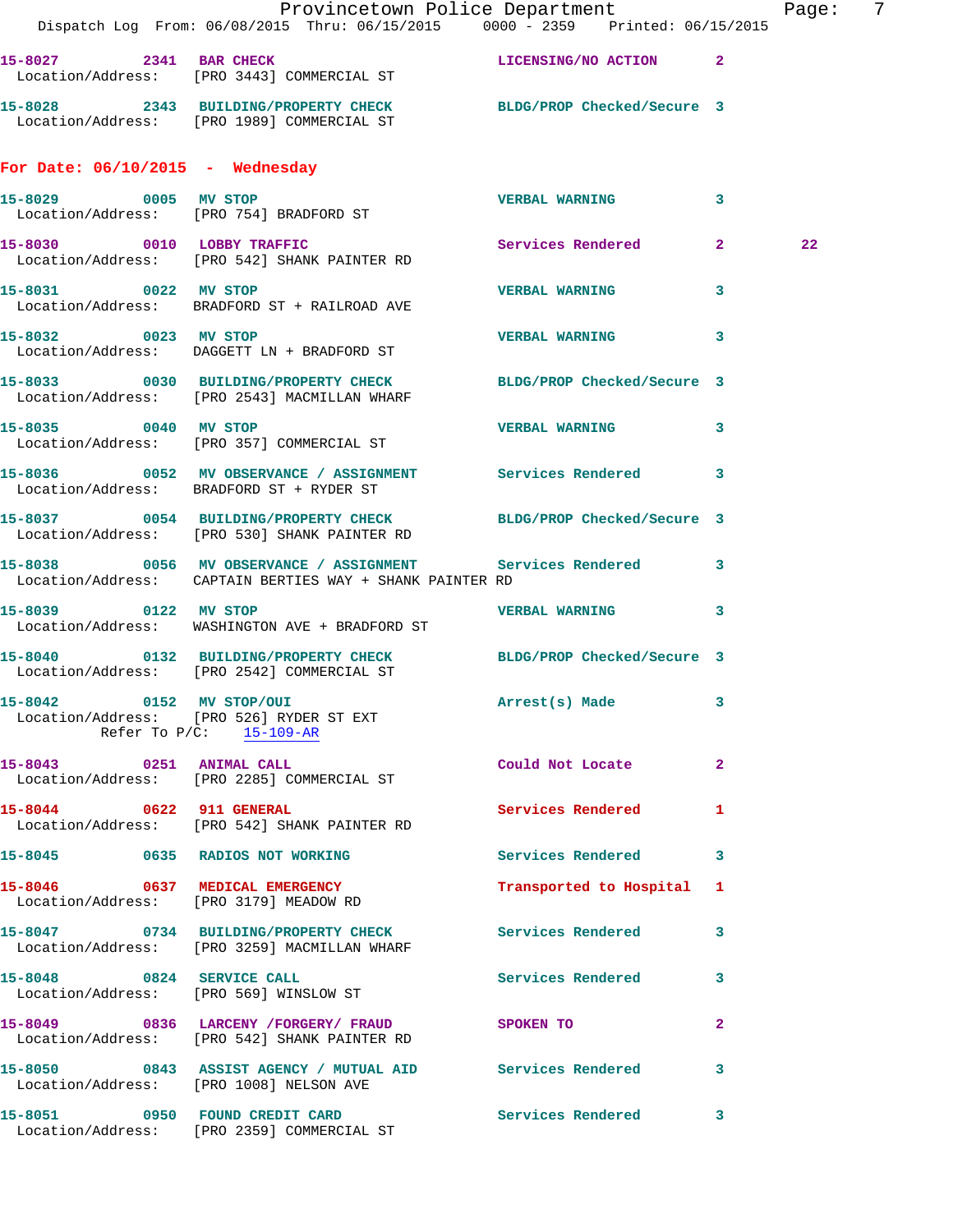|                                      | 15-8052 0953 ANIMAL CALL/BABY BIRD<br>Location/Address: [PRO 542] SHANK PAINTER RD                            | <b>Services Rendered</b>   | $\mathbf{2}$               |
|--------------------------------------|---------------------------------------------------------------------------------------------------------------|----------------------------|----------------------------|
|                                      | 15-8053 1000 MEDICAL EMERGENCY<br>Location/Address: [PRO 1566] CONWELL ST                                     | Transported to Hospital 1  |                            |
| 15-8054 1003 ALARM - FIRE            | Location/Address: [PRO 49] BRADFORD ST                                                                        | Services Rendered          | 1                          |
| Location/Address: [PRO 3440] ROUTE 6 | 15-8055 1051 MV OBSERVANCE / ASSIGNMENT Services Rendered                                                     |                            | 3                          |
| 15-8057 1201 MV COMPLAINT            | Location/Address: [PRO 3430] COMMERCIAL ST                                                                    | Services Rendered          | $\overline{2}$             |
|                                      | 15-8058 1307 BUILDING/PROPERTY CHECK Services Rendered<br>Location/Address: [PRO 444] HIGH POLE HILL          |                            | 3                          |
|                                      | 15-8059 1309 MV OBSERVANCE / ASSIGNMENT Services Rendered<br>Location/Address: HIGH POLE HL + BRADFORD ST     | $\sim$ 3                   |                            |
|                                      | 15-8061 1340 SERVICE CALL<br>Location/Address: [PRO 105] COMMERCIAL ST                                        | <b>Services Rendered</b>   | $\mathbf{3}$               |
|                                      | 15-8062 1350 BUILDING/PROPERTY CHECK<br>Location/Address: [PRO 2500] COMMERCIAL ST                            | BLDG/PROP Checked/Secure 3 |                            |
|                                      | 15-8064 1419 BUILDING/PROPERTY CHECK<br>Location/Address: [PRO 3287] ROUTE 6                                  | BLDG/PROP Checked/Secure 3 |                            |
|                                      | 15-8065 1420 SERVICE CALL/RETURN KEYS<br>Location/Address: [PRO 542] SHANK PAINTER RD                         | Services Rendered 3        |                            |
|                                      | 15-8066 1510 MV HIT & RUN<br>Location/Address: [PRO 2520] PRINCE ST                                           | Services Rendered          | $\overline{\phantom{0}}$ 2 |
|                                      | 15-8067 1632 BUILDING/PROPERTY CHECK<br>Location/Address: [PRO 1778] SHANK PAINTER RD                         | BLDG/PROP Checked/Secure 3 |                            |
| Location/Address: CONWELL ST         | 15-8068 1634 MV OBSERVANCE / ASSIGNMENT BLDG/PROP Checked/Secure 3                                            |                            |                            |
|                                      | 15-8069 1655 MEDICAL/SUICIDAL MALE<br>Location/Address: [PRO 3906] RACE POINT RD                              | Transported to Hospital 1  |                            |
| 15-8070 1706 ASSIST CITIZEN          | Location/Address: [PRO 542] SHANK PAINTER RD                                                                  | <b>Services Rendered</b>   | $\overline{\mathbf{3}}$    |
|                                      | 15-8071 1736 BUILDING/PROPERTY CHECK BLDG/PROP Checked/Secure 3<br>Location/Address: [PRO 2419] COMMERCIAL ST |                            |                            |
|                                      | 15-8072 1741 PARK, WALK & TALK<br>Location/Address: [PRO 105] COMMERCIAL ST                                   | Services Rendered          | $\mathbf{2}$               |
|                                      | 15-8073 1802 LOST CANNON CAMERA/RETURNED Services Rendered 3<br>Location/Address: [PRO 542] SHANK PAINTER RD  |                            |                            |
| Location/Address: ALDEN ST           | 15-8074 1811 911 GENERAL/NOT AUDIBLE                                                                          | Services Rendered          | 1                          |
| 15-8075 1823 DRONE                   | Location/Address: [PRO 2698] COMMERCIAL ST                                                                    | Services Rendered          | 3                          |
| 15-8076 1848 PARKING                 | Location/Address: [PRO 105] COMMERCIAL ST                                                                     | Services Rendered          | 3                          |
|                                      | 15-8077 1924 MV OBSERVANCE / ASSIGNMENT<br>Location/Address: [PRO 3746] BRADFORD ST EXT                       | <b>Services Rendered</b>   | $\overline{\mathbf{3}}$    |
| 15-8078                              | 1927 MEDICAL EMERGENCY                                                                                        | <b>PATIENT REFUSAL</b>     |                            |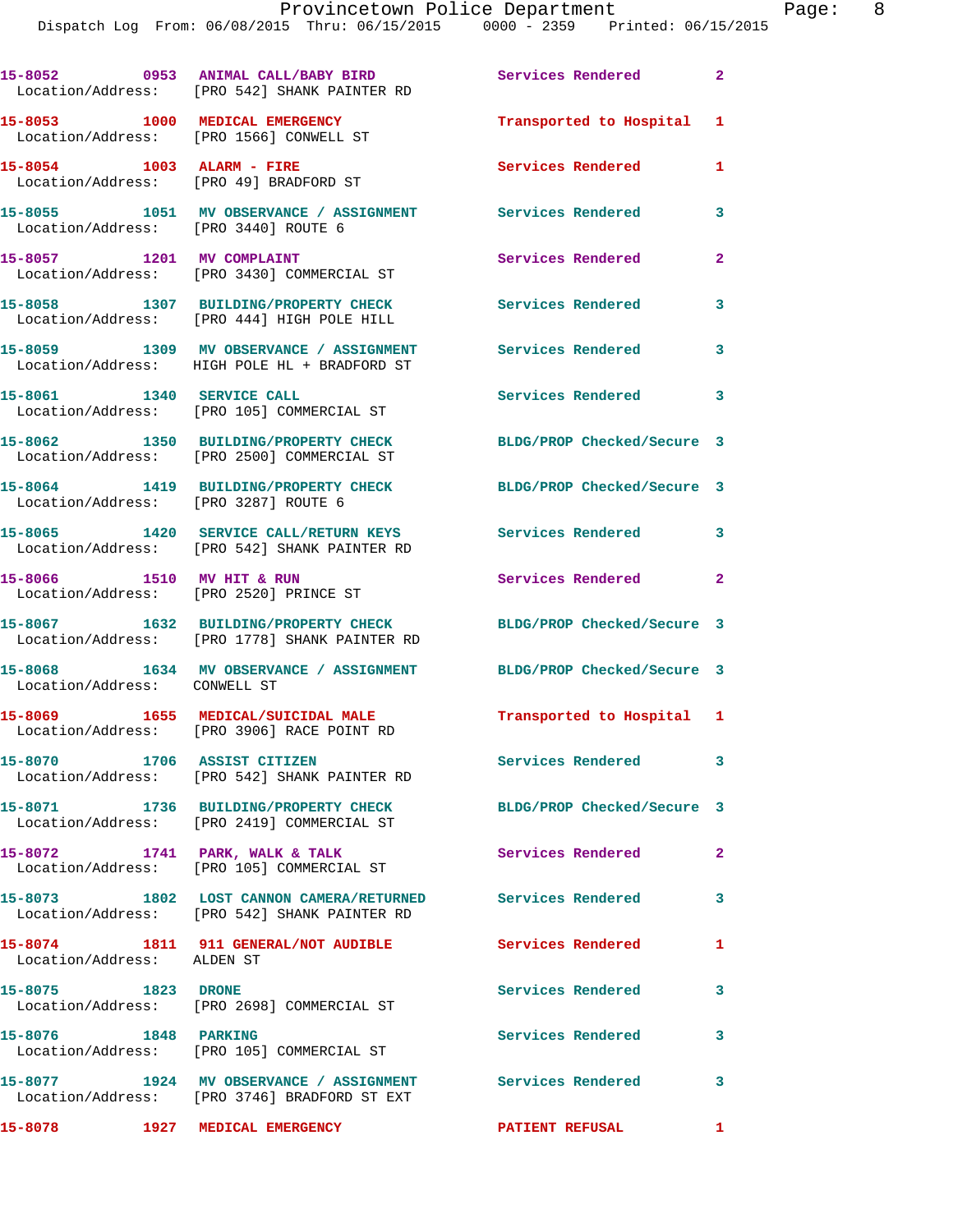|                                   |                                                                                                                 | Provincetown Police Department |                | Page |
|-----------------------------------|-----------------------------------------------------------------------------------------------------------------|--------------------------------|----------------|------|
|                                   | Dispatch Log From: 06/08/2015 Thru: 06/15/2015 0000 - 2359 Printed: 06/15/2015                                  |                                |                |      |
|                                   | Location/Address: [PRO 1630] WINSLOW ST                                                                         |                                |                |      |
|                                   | 15-8079 2002 BUILDING/PROPERTY CHECK BLDG/PROP Checked/Secure 3<br>Location/Address: [PRO 519] RACE POINT RD    |                                |                |      |
| Location/Address: COMMERCIAL ST   | 15-8080 2005 BUILDING/PROPERTY CHECK BLDG/PROP Checked/Secure 3                                                 |                                |                |      |
|                                   | 15-8081 2015 WELL BEING CHECK<br>Location/Address: [PRO 1483] MECHANIC ST                                       | Services Rendered              | 3              |      |
| Location/Address: COMMERCIAL ST   | 15-8082 2107 BUILDING/PROPERTY CHECK BLDG/PROP Checked/Secure 3                                                 |                                |                |      |
|                                   | 15-8084 2130 SUSPICIOUS ACTIVITY Services Rendered<br>Location/Address: [PRO 1225] COMMERCIAL ST                |                                | $\overline{2}$ |      |
|                                   | 15-8085 2154 BUILDING/PROPERTY CHECK BLDG/PROP Checked/Secure 3<br>Location/Address: [PRO 2306] COMMERCIAL ST   |                                |                |      |
|                                   | 15-8086 2324 BUILDING/PROPERTY CHECK BLDG/PROP Checked/Secure 3<br>Location/Address: [PRO 447] JEROME SMITH RD  |                                |                |      |
|                                   | 15-8087 2326 BUILDING/PROPERTY CHECK BLDG/PROP Checked/Secure 3<br>Location/Address: [PRO 1952] COMMERCIAL ST   |                                |                |      |
|                                   | 15-8088 2347 MV STOP<br>Location/Address: CONWELL ST + BRADFORD ST                                              | <b>VERBAL WARNING</b>          | 3              |      |
|                                   | 15-8089 2348 BUILDING/PROPERTY CHECK BLDG/PROP Checked/Secure 3<br>Location/Address: [PRO 440] HARRY KEMP WAY   |                                |                |      |
|                                   | 15-8090 2355 BUILDING/PROPERTY CHECK BLDG/PROP Checked/Secure 3<br>Location/Address: [PRO 3256] COMMERCIAL ST   |                                |                |      |
| 15-8091 2358 MV STOP              | Location/Address: MILLER HILL RD + BRADFORD ST                                                                  | <b>VERBAL WARNING</b>          | 3              |      |
| For Date: $06/11/2015$ - Thursday |                                                                                                                 |                                |                |      |
|                                   | 15-8092 0007 MV OBSERVANCE / ASSIGNMENT<br>Location/Address: BRADFORD ST + RYDER ST                             | Services Rendered              |                |      |
|                                   | 15-8093 0027 BUILDING/PROPERTY CHECK<br>Location/Address: [PRO 2419] COMMERCIAL ST                              | BLDG/PROP Checked/Secure 3     |                |      |
| 15-8094 0033 MV STOP              | Location/Address: CONWELL ST + BRADFORD ST                                                                      | <b>VERBAL WARNING</b>          | 3              |      |
| 15-8095 0039 LOBBY TRAFFIC        | Location/Address: [PRO 542] SHANK PAINTER RD                                                                    | Services Rendered              | $\mathbf{2}$   | 19   |
|                                   | 15-8096 0047 BUILDING/PROPERTY CHECK BLDG/PROP Checked/Secure 3<br>Location/Address: [PRO 2543] MACMILLAN WHARF |                                |                |      |
|                                   | 15-8097 0055 MV OBSERVANCE / ASSIGNMENT No Action Required<br>Location/Address: [PRO 2577] BRADFORD ST          |                                | 3              |      |
| 15-8098                           | 0112 PARK, WALK & TALK<br>Location/Address: [PRO 105] COMMERCIAL ST                                             | Services Rendered              | $\mathbf{2}$   |      |

**15-8099 0112 MV STOP VERBAL WARNING 3**  Location/Address: HOWLAND ST + BRADFORD ST

Location/Address: BRADFORD ST + HOWLAND ST

Location/Address: [PRO 1646] WINSLOW ST

**15-8100 0119 MV OBSERVANCE / ASSIGNMENT Services Rendered 3** 

**15-8101 0146 BUILDING/PROPERTY CHECK BLDG/PROP Checked/Secure 3** 

Page: 9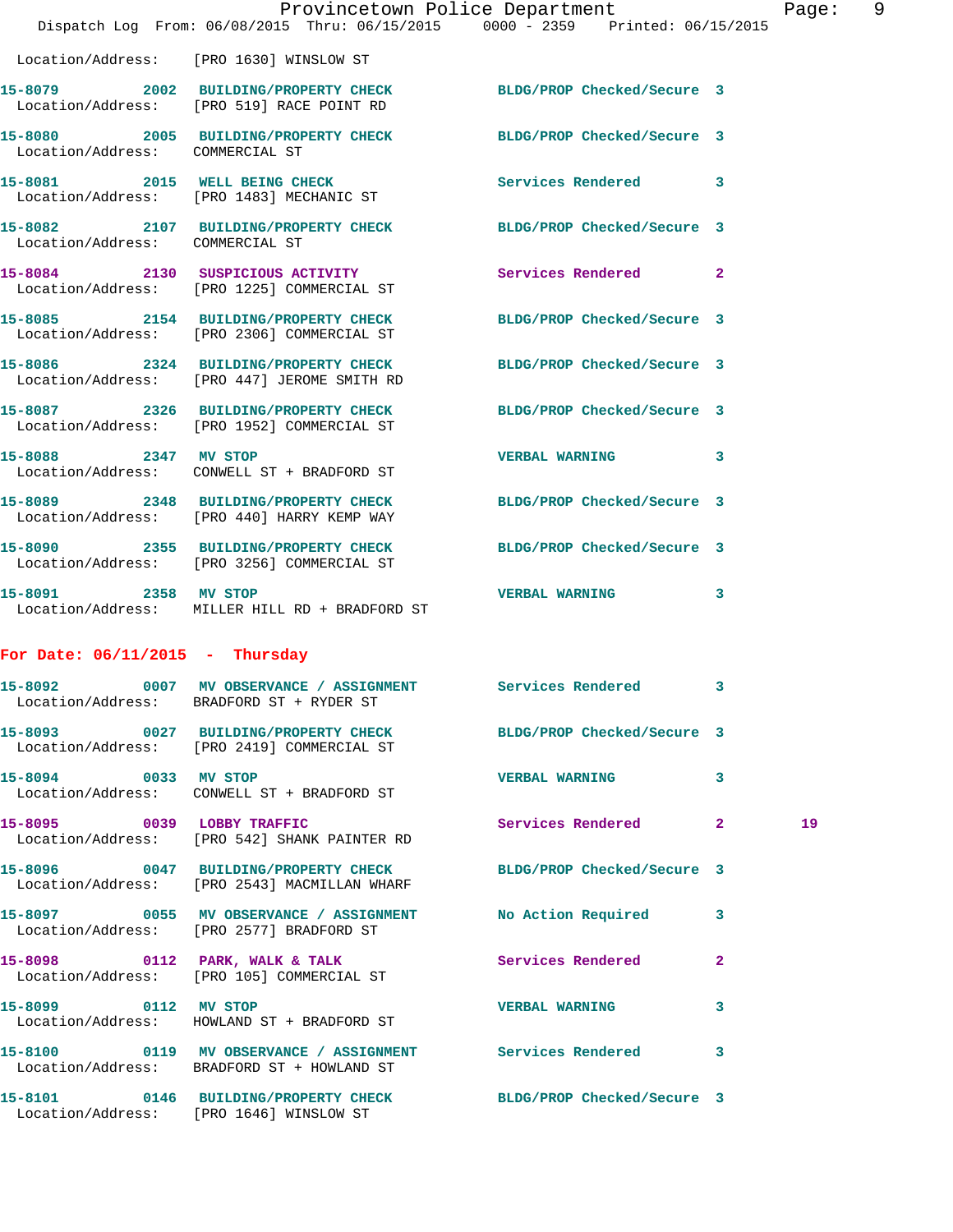| Provincetown Police Department |                                                |  |  | Page: | 10                              |  |  |  |
|--------------------------------|------------------------------------------------|--|--|-------|---------------------------------|--|--|--|
|                                | Dispatch Log From: 06/08/2015 Thru: 06/15/2015 |  |  |       | 0000 - 2359 Printed: 06/15/2015 |  |  |  |
|                                |                                                |  |  |       |                                 |  |  |  |

|                                                                      | 11Spatch Log From: 06/08/2015 Thru: 06/15/2015 - 0000 - 2359 - Printed: 06/15           |                            |                         |
|----------------------------------------------------------------------|-----------------------------------------------------------------------------------------|----------------------------|-------------------------|
|                                                                      | 15-8102 0148 BY-LAW VIOLATION<br>Location/Address: [PRO 105] COMMERCIAL ST              | No Action Required 2       |                         |
| 15-8103 0217 MV STOP                                                 |                                                                                         | <b>VERBAL WARNING</b>      | $\overline{\mathbf{3}}$ |
|                                                                      | 15-8104 0234 BUILDING/PROPERTY CHECK<br>Location/Address: [PRO 2419] COMMERCIAL ST      | BLDG/PROP Checked/Secure 3 |                         |
|                                                                      | 15-8105 0351 BUILDING/PROPERTY CHECK<br>Location/Address: [PRO 2419] COMMERCIAL ST      | BLDG/PROP Checked/Secure 3 |                         |
| Location/Address: BRADFORD ST                                        | 15-8106 0508 BUILDING/PROPERTY CHECK BLDG/PROP Checked/Secure 3                         |                            |                         |
|                                                                      | 15-8107 0734 BUILDING/PROPERTY CHECK<br>Location/Address: [PRO 3430] COMMERCIAL ST      | Services Rendered          | 3                       |
| 15-8108 0734 ANIMAL CALL/FOXES<br>Location/Address: [PRO 2] ALDEN ST |                                                                                         | Services Rendered          | $\overline{2}$          |
|                                                                      | 15-8109 0814 BUILDING/PROPERTY CHECK<br>Location/Address: [PRO 2483] COMMERCIAL ST      | Services Rendered          | 3                       |
|                                                                      | 15-8110 0816 ANIMAL CALL/CHECK BIN<br>Location/Address: [PRO 3296] SHANK PAINTER RD     | <b>Services Rendered</b>   | $\mathbf{2}$            |
|                                                                      | 15-8111 0854 MV COMPLAINT<br>Location/Address: [PRO 182] COMMERCIAL ST                  | SPOKEN TO                  | $\overline{2}$          |
| 15-8112 0935 SERVICE CALL                                            | Location/Address: [PRO 105] COMMERCIAL ST                                               | <b>Services Rendered</b>   | 3                       |
| 15-8113 0948 MV COMPLAINT                                            | Location/Address: [PRO 1596] PLEASANT ST                                                | No Action Required         | $\mathbf{2}$            |
|                                                                      | 15-8114 1006 BUILDING/PROPERTY CHECK<br>Location/Address: [PRO 3259] MACMILLAN WHARF    | Services Rendered          | 3                       |
| 15-8115 1010 ANIMAL CALL/DOGS                                        | Location/Address: [PRO 3121] COMMERCIAL ST                                              | SPOKEN TO                  | $\overline{2}$          |
|                                                                      | 15-8116 1029 PARK, WALK & TALK<br>Location/Address: [PRO 526] RYDER ST EXT              | <b>Services Rendered</b>   | $\mathbf{2}$            |
| 15-8117 1035 MV ACCIDENT                                             | Location/Address: ALLERTON ST + BRADFORD ST                                             | <b>Services Rendered</b>   | 1.                      |
|                                                                      | 15-8118 1048 FIREARMS / WEAPONS<br>Location/Address: [PRO 542] SHANK PAINTER RD         | Services Rendered          | $\mathbf{2}$            |
|                                                                      | 15-8119 1057 MV OBSERVANCE / ASSIGNMENT<br>Location/Address: HIGH POLE HL + BRADFORD ST | Citation/Warning Issued 3  |                         |
| 15-8120 1059 MV STOP                                                 | Location/Address: BRADFORD ST + RYDER ST                                                | <b>VERBAL WARNING</b>      | 3                       |
| Location/Address: [PRO 571] ALDEN ST                                 | 15-8121 1112 BUILDING/PROPERTY CHECK                                                    | BLDG/PROP Checked/Secure 3 |                         |
|                                                                      | 15-8122 1129 SERVICE CALL/TICKET<br>Location/Address: [PRO 105] COMMERCIAL ST           | Services Rendered 3        |                         |
| Location/Address: [PRO 3287] ROUTE 6                                 | 15-8123 1143 LOST/FOUND PROPERTY                                                        | BLDG/PROP Checked/Secure 3 |                         |
| 15-8124 1202 HAZARDS                                                 | Location/Address: [PRO 185] COMMERCIAL ST                                               | <b>Services Rendered</b>   | $\mathbf{2}$            |
| 15-8125 1217 COMPLAINT                                               | Location/Address: [PRO 3448] BRADFORD ST                                                | SPOKEN TO                  | 3                       |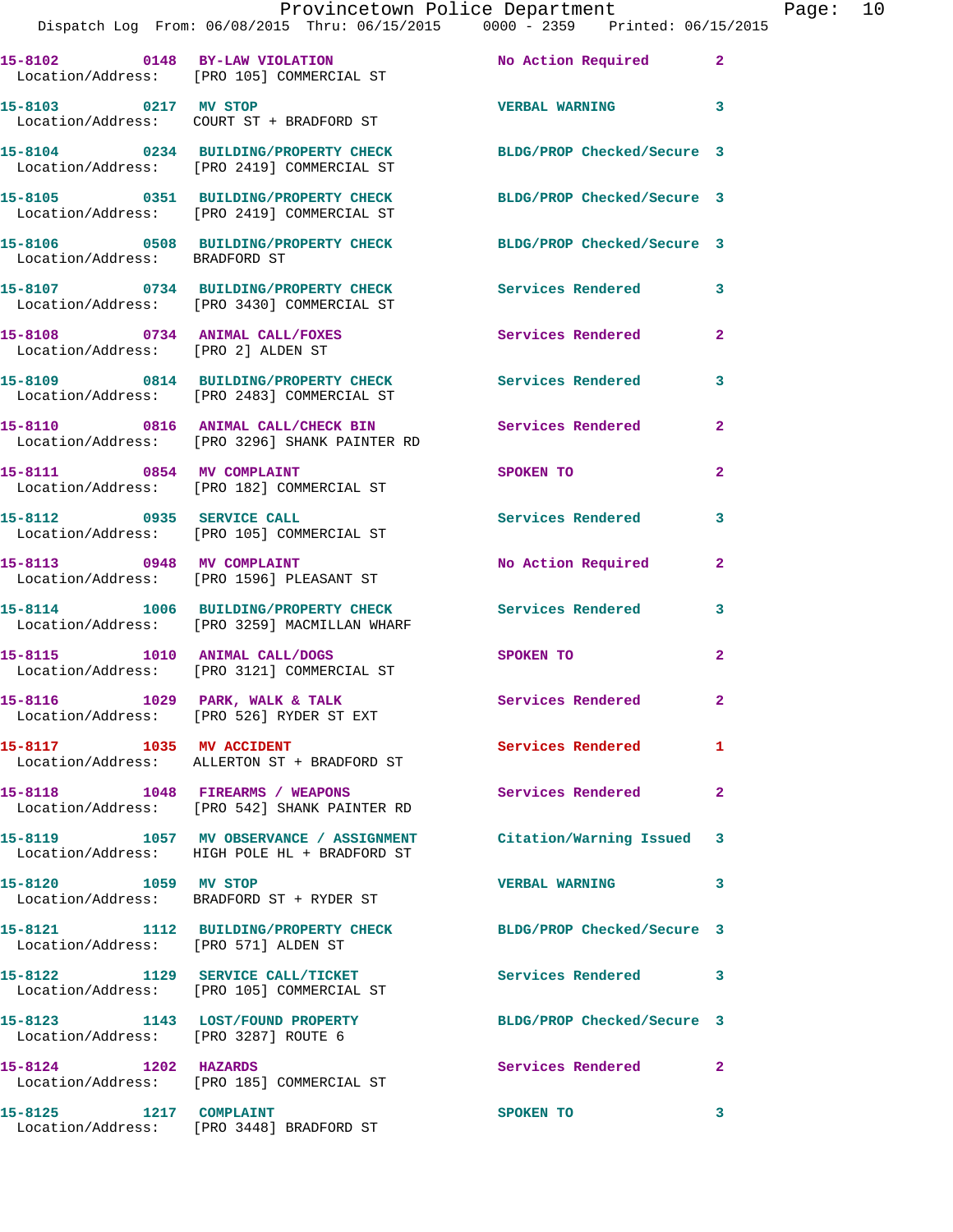|                                                                   | Location/Address: [PRO 3489] COMMERCIAL ST                                         | <b>Services Rendered</b>   | $\mathbf{1}$               |
|-------------------------------------------------------------------|------------------------------------------------------------------------------------|----------------------------|----------------------------|
| 15-8127 1245 DISTURBANCE                                          | Location/Address: [PRO 1221] PROVINCELANDS RD                                      | Services Rendered          | 1                          |
|                                                                   | 15-8128 1313 SERVICE CALL/MEDICATION<br>Location/Address: [PRO 2343] BREWSTER ST   | Services Rendered 3        |                            |
|                                                                   | 15-8134 1315 ALARM - GENERAL<br>Location/Address: [PRO 440] HARRY KEMP WAY         | Services Rendered          | $\mathbf{1}$               |
|                                                                   | 15-8129 1335 BUILDING/PROPERTY CHECK<br>Location/Address: [PRO 3317] CEMETERY RD   | BLDG/PROP Checked/Secure 3 |                            |
|                                                                   | 15-8130 1336 BUILDING/PROPERTY CHECK<br>Location/Address: [PRO 3318] CEMETERY RD   | BLDG/PROP Checked/Secure 3 |                            |
| 15-8131 1348 MV COMPLAINT                                         | Location/Address: [PRO 516] RACE POINT RD                                          | Services Rendered          | 2                          |
|                                                                   | 15-8132 1403 FIREARMS / WEAPONS<br>Location/Address: [PRO 2343] BREWSTER ST        | Services Rendered          | $\mathbf{2}$               |
| 15-8133 1420 911 GENERAL                                          | Location/Address: [PRO 3702] COMMERCIAL ST                                         | Services Rendered          | $\mathbf{1}$               |
| 15-8135 1451 LOST WEDDING BAND                                    | Location/Address: [PRO 542] SHANK PAINTER RD                                       | Services Rendered          | $\overline{\phantom{a}}$ 3 |
|                                                                   | 15-8136 1525 BUILDING/PROPERTY CHECK<br>Location/Address: [PRO 2419] COMMERCIAL ST | BLDG/PROP Checked/Secure 3 |                            |
| Location/Address: [PRO 1654] NELSON AVE                           | 15-8137 1525 DISTURBANCE/NEIGHBOR                                                  | Services Rendered          | $\mathbf{1}$               |
| 15-8138 1533 SCAM                                                 | Location/Address: [PRO 542] COMMERCIAL ST                                          | Services Rendered          | $\mathbf{2}$               |
| 15-8139 1548 INJURED SEAGULL                                      | Location/Address: [PRO 269] COMMERCIAL ST                                          | <b>GONE ON ARRIVAL</b>     | $\mathbf{2}$               |
|                                                                   | 15-8140 1559 OPEN CONTAINER<br>Location/Address: [PRO 196] COMMERCIAL ST           | <b>Services Rendered</b>   | $\mathbf{2}$               |
|                                                                   | 15-8141 1636 ASSIST CITIZEN<br>Location/Address: [PRO 542] SHANK PAINTER RD        | SPOKEN TO                  | 3                          |
| Location/Address: [PRO 2479] ROUTE 6                              | 15-8142 1648 ASSIST AGENCY / MUTUAL AID Services Rendered                          |                            | 3                          |
| 15-8143 1652 MV STOP<br>Location/Address: [PRO 2479] ROUTE 6      |                                                                                    | <b>VERBAL WARNING</b>      | 3                          |
| 15-8144 1655 MV STOP<br>Location/Address: [PRO 2479] ROUTE 6      |                                                                                    | <b>VERBAL WARNING</b>      | 3                          |
| 15-8145 1659 MEDICAL EMERGENCY                                    | Location/Address: [PRO 1953] COMMERCIAL ST                                         | <b>PATIENT REFUSAL</b>     | $\mathbf{1}$               |
| 15-8146 1708 911/MISDIAL<br>Location/Address: [PRO 3222] ALDEN ST |                                                                                    | Services Rendered          | 1                          |
|                                                                   | 15-8147 1712 PARK, WALK & TALK<br>Location/Address: [PRO 105] COMMERCIAL ST        | <b>Services Rendered</b> 2 |                            |
| Location/Address: [PRO 571] ALDEN ST                              | 15-8148 1715 BUILDING/PROPERTY CHECK Arrest(s) Made                                |                            | 3                          |
| 15-8149 1727 ANIMAL CALL/ABUSE                                    |                                                                                    | Services Rendered 2        |                            |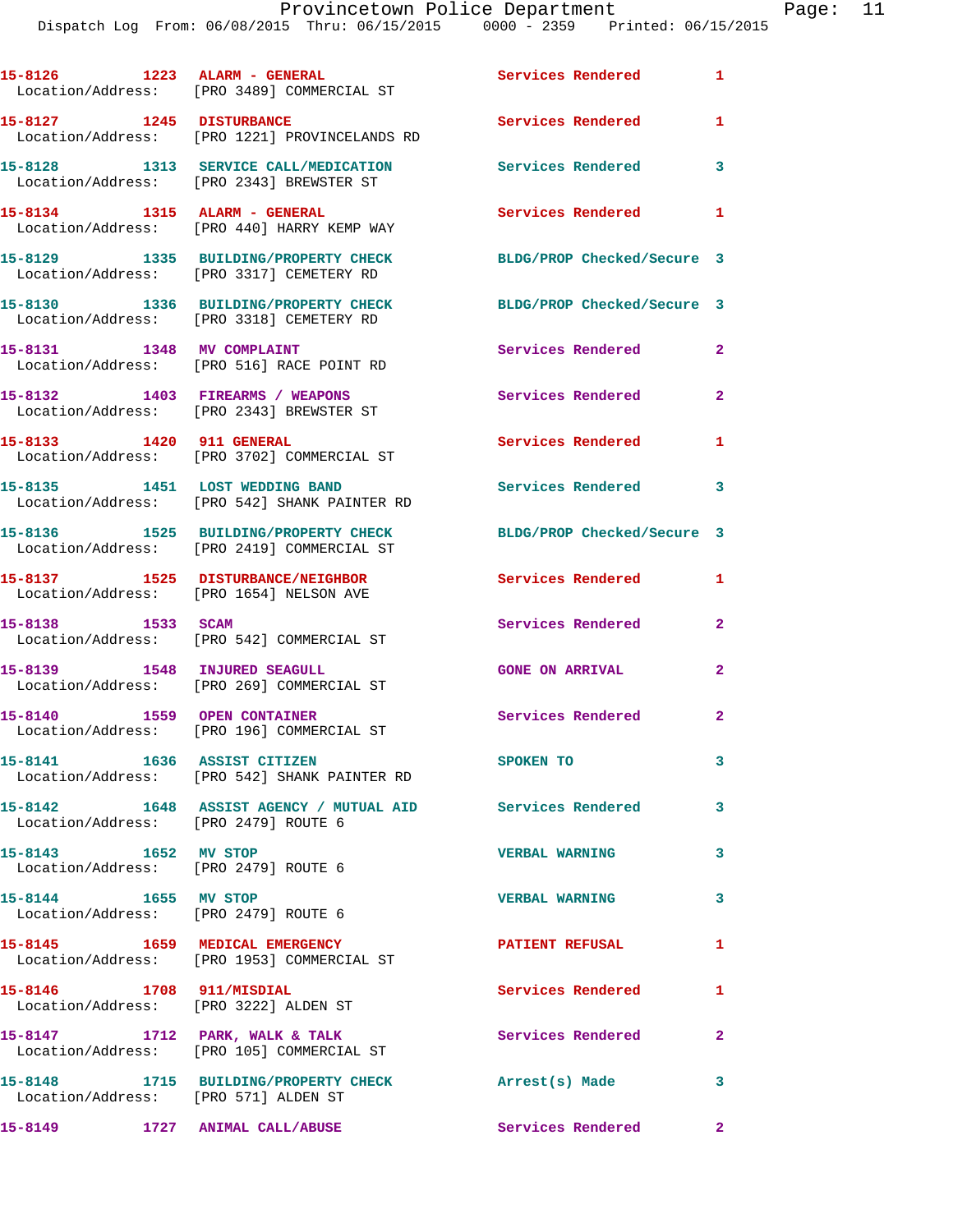|                                                                 | Dispatch Log From: 06/08/2015 Thru: 06/15/2015 0000 - 2359 Printed: 06/15/2015                                   | Provincetown Police Department |              | Page: 12 |
|-----------------------------------------------------------------|------------------------------------------------------------------------------------------------------------------|--------------------------------|--------------|----------|
| Location/Address: RYDER ST EXT                                  |                                                                                                                  |                                |              |          |
|                                                                 | 15-8150 1743 ASSIST CITIZEN<br>Location/Address: [PRO 3670] SHANK PAINTER RD                                     | Services Rendered 3            |              |          |
|                                                                 | 15-8151 1807 ASSIST CITIZEN<br>Location/Address: [PRO 3670] SHANK PAINTER RD                                     | Services Rendered              | $\mathbf{3}$ |          |
| 15-8152 1817 ALARM - BURGLAR<br>Location/Address: COMMERCIAL ST |                                                                                                                  | BLDG/PROP Checked/Secure 1     |              |          |
|                                                                 | 15-8153 1856 DISTURBANCE<br>Location/Address: [PRO 1654] NELSON AVE                                              | Services Rendered 1            |              |          |
| Location/Address: COMMERCIAL ST                                 | 15-8154 1939 BUILDING/PROPERTY CHECK BLDG/PROP Checked/Secure 3                                                  |                                |              |          |
|                                                                 | 15-8155 2021 MV STOP<br>Location/Address: [PRO 536] SHANK PAINTER RD                                             | VERBAL WARNING 3               |              |          |
| Location/Address: COMMERCIAL ST                                 | 15-8156 2029 BUILDING/PROPERTY CHECK BLDG/PROP Checked/Secure 3                                                  |                                |              |          |
|                                                                 | 15-8157 2031 BUILDING/PROPERTY CHECK BLDG/PROP Checked/Secure 3<br>Location/Address: [PRO 519] RACE POINT RD     |                                |              |          |
| Location/Address: COMMERCIAL ST                                 | 15-8158 2122 BUILDING/PROPERTY CHECK BLDG/PROP Checked/Secure 3                                                  |                                |              |          |
| Location/Address: SHANK PAINTER RD                              | 15-8159 2135 MV OBSERVANCE / ASSIGNMENT VERBAL WARNING 3                                                         |                                |              |          |
|                                                                 | 15-8160 2138 BUILDING/PROPERTY CHECK BLDG/PROP Checked/Secure 3<br>Location/Address: [PRO 2481] TREMONT ST       |                                |              |          |
|                                                                 | 15-8161 2143 MV STOP<br>Location/Address: [PRO 539] SHANK PAINTER RD                                             | <b>VERBAL WARNING</b>          | 3            |          |
| 15-8162 2148 FOUND PROPERTY                                     | Location/Address: [PRO 3296] SHANK PAINTER RD                                                                    | Removed Hazard                 | $\mathbf{3}$ |          |
|                                                                 | 15-8163 2150 BUILDING/PROPERTY CHECK BLDG/PROP Checked/Secure 3<br>Location/Address: [PRO 175] COMMERCIAL ST     |                                |              |          |
|                                                                 | 15-8164 2204 FLARES SPOTTED<br>Location: [TRU] HEAD OF THE MEADOW                                                | Services Rendered 3            |              |          |
|                                                                 | 15-8166 2329 LOST MICHIGAN LICENSE<br>Location/Address: [PRO 105] COMMERCIAL ST                                  | Services Rendered 3            |              |          |
|                                                                 | 15-8167 2340 BUILDING/PROPERTY CHECK BLDG/PROP Checked/Secure 3<br>Location/Address: [PRO 2419] COMMERCIAL ST    |                                |              |          |
| For Date: $06/12/2015$ - Friday                                 |                                                                                                                  |                                |              |          |
|                                                                 | 15-8168 0002 BUILDING/PROPERTY CHECK BLDG/PROP Checked/Secure 3<br>Location/Address: [PRO 1778] SHANK PAINTER RD |                                |              |          |
|                                                                 | 15-8169 0005 BUILDING/PROPERTY CHECK<br>Location/Address: [PRO 545] SHANK PAINTER RD                             | BLDG/PROP Checked/Secure 3     |              |          |
|                                                                 | 15-8170 0005 BUILDING/PROPERTY CHECK BLDG/PROP Checked/Secure 3<br>Location/Address: [PRO 2543] MACMILLAN WHARF  |                                |              |          |
|                                                                 | 15-8171 0009 BUILDING/PROPERTY CHECK BLDG/PROP Checked/Secure 3<br>Location/Address: [PRO 2483] COMMERCIAL ST    |                                |              |          |
|                                                                 | 15-8172 0014 PARK, WALK & TALK<br>Location/Address: [PRO 105] COMMERCIAL ST                                      | Services Rendered 2            |              |          |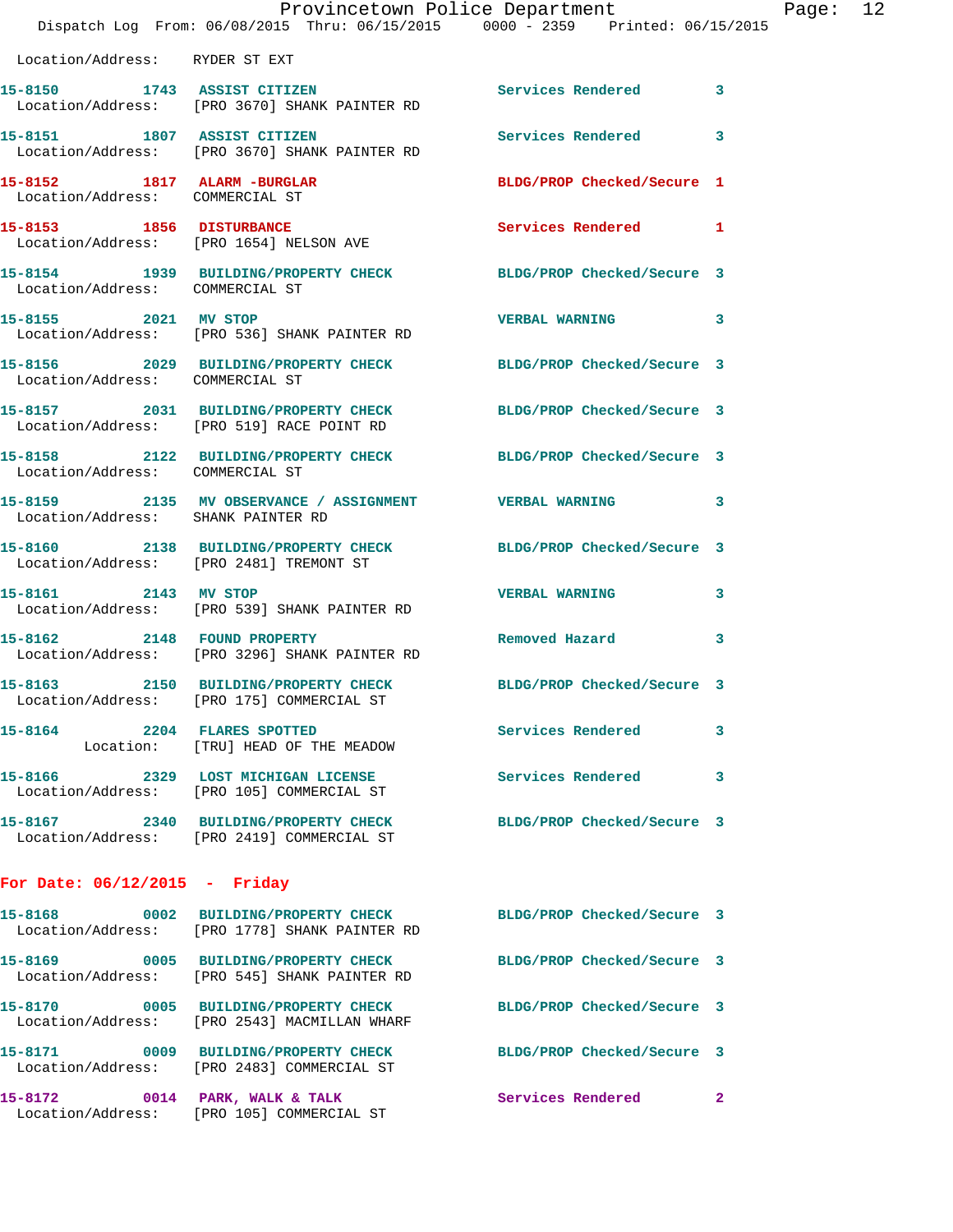|                                      | Provincetown Police Department<br>Dispatch Log From: 06/08/2015 Thru: 06/15/2015 0000 - 2359 Printed: 06/15/2015 |                            |              | Page: 13 |  |
|--------------------------------------|------------------------------------------------------------------------------------------------------------------|----------------------------|--------------|----------|--|
|                                      | 15-8173 0015 BUILDING/PROPERTY CHECK BLDG/PROP Checked/Secure 3<br>Location/Address: [PRO 2483] COMMERCIAL ST    |                            |              |          |  |
|                                      | 15-8174 0019 MV OBSERVANCE / ASSIGNMENT Services Rendered 3<br>Location/Address: HIGH POLE HL + BRADFORD ST      |                            |              |          |  |
|                                      | 15-8175 0020 BAR CHECK<br>Location/Address: [PRO 399] COMMERCIAL ST                                              | LICENSING/NO ACTION        | $\mathbf{2}$ |          |  |
| 15-8176 0023 BAR CHECK               | Location/Address: [PRO 3276] COMMERCIAL ST                                                                       | LICENSING/NO ACTION 2      |              |          |  |
|                                      | 15-8177 0026 BUILDING/PROPERTY CHECK BLDG/PROP Checked/Secure 3<br>Location/Address: [PRO 1639] COMMERCIAL ST    |                            |              |          |  |
| 15-8178 0028 BAR CHECK               | Location/Address: [PRO 208] COMMERCIAL ST                                                                        | LICENSING/NO ACTION 2      |              |          |  |
|                                      | 15-8179 0046 MV STOP<br>Location/Address: CONWELL ST + BRADFORD ST                                               | <b>VERBAL WARNING</b>      | 3            |          |  |
|                                      | 15-8180 0059 MV OBSERVANCE / ASSIGNMENT Services Rendered 3<br>Location/Address: BRADFORD ST + RYDER ST          |                            |              |          |  |
|                                      | 15-8181 0100 BUILDING/PROPERTY CHECK BLDG/PROP Checked/Secure 3<br>Location/Address: [PRO 440] HARRY KEMP WAY    |                            |              |          |  |
|                                      | 15-8182 0102 BUILDING/PROPERTY CHECK BLDG/PROP Checked/Secure 3<br>Location/Address: [PRO 2500] COMMERCIAL ST    |                            |              |          |  |
|                                      | 15-8183 0138 MV STOP<br>Location/Address: [PRO 57] BRADFORD ST                                                   | VERBAL WARNING 3           |              |          |  |
|                                      | 15-8184 0153 BUILDING/PROPERTY CHECK BLDG/PROP Checked/Secure 3<br>Location/Address: [PRO 3430] COMMERCIAL ST    |                            |              |          |  |
|                                      | 15-8185 0219 BUILDING/PROPERTY CHECK BLDG/PROP Checked/Secure 3<br>Location/Address: [PRO 444] HIGH POLE HILL    |                            |              |          |  |
|                                      | 15-8186 0429 BUILDING/PROPERTY CHECK BLDG/PROP Checked/Secure 3<br>Location/Address: [PRO 2419] COMMERCIAL ST    |                            |              |          |  |
|                                      | 15-8187 0444 ALARM - GENERAL<br>Location/Address: [PRO 242] COMMERCIAL ST                                        | False Alarm                | 1            |          |  |
|                                      | 15-8188 0459 BUILDING/PROPERTY CHECK BLDG/PROP Checked/Secure 3<br>Location/Address: [PRO 3259] MACMILLAN WHARF  |                            |              |          |  |
|                                      | 15-8189 0505 BUILDING/PROPERTY CHECK<br>Location/Address: [PRO 2419] COMMERCIAL ST                               | BLDG/PROP Checked/Secure 3 |              |          |  |
| Location/Address: [PRO 2521] ROUTE 6 | 15-8190 0513 MV OBSERVANCE / ASSIGNMENT Services Rendered 3                                                      |                            |              |          |  |
|                                      | Location/Address: [PRO 106] COMMERCIAL ST                                                                        |                            | 3            |          |  |
| 15-8192 0516 LOBBY TRAFFIC           | Location/Address: [PRO 542] SHANK PAINTER RD                                                                     | Services Rendered          | $\mathbf{2}$ | 27       |  |
|                                      | 15-8193 0516 FLIGHT COVERAGE<br>Location/Address: [PRO 516] RACE POINT RD                                        | No Action Required         | $\mathbf{2}$ |          |  |
|                                      | 15-8194 0720 BUILDING/PROPERTY CHECK<br>Location/Address: [PRO 2977] COMMERCIAL ST                               | <b>Services Rendered</b>   | 3            |          |  |

Location/Address: [PRO 569] WINSLOW ST

Location/Address: [PRO 105] COMMERCIAL ST

**15-8195 0805 SERVICE CALL/SCHOOL Services Rendered 3** 

**15-8197 0848 ASSIST CITIZEN Services Rendered 3**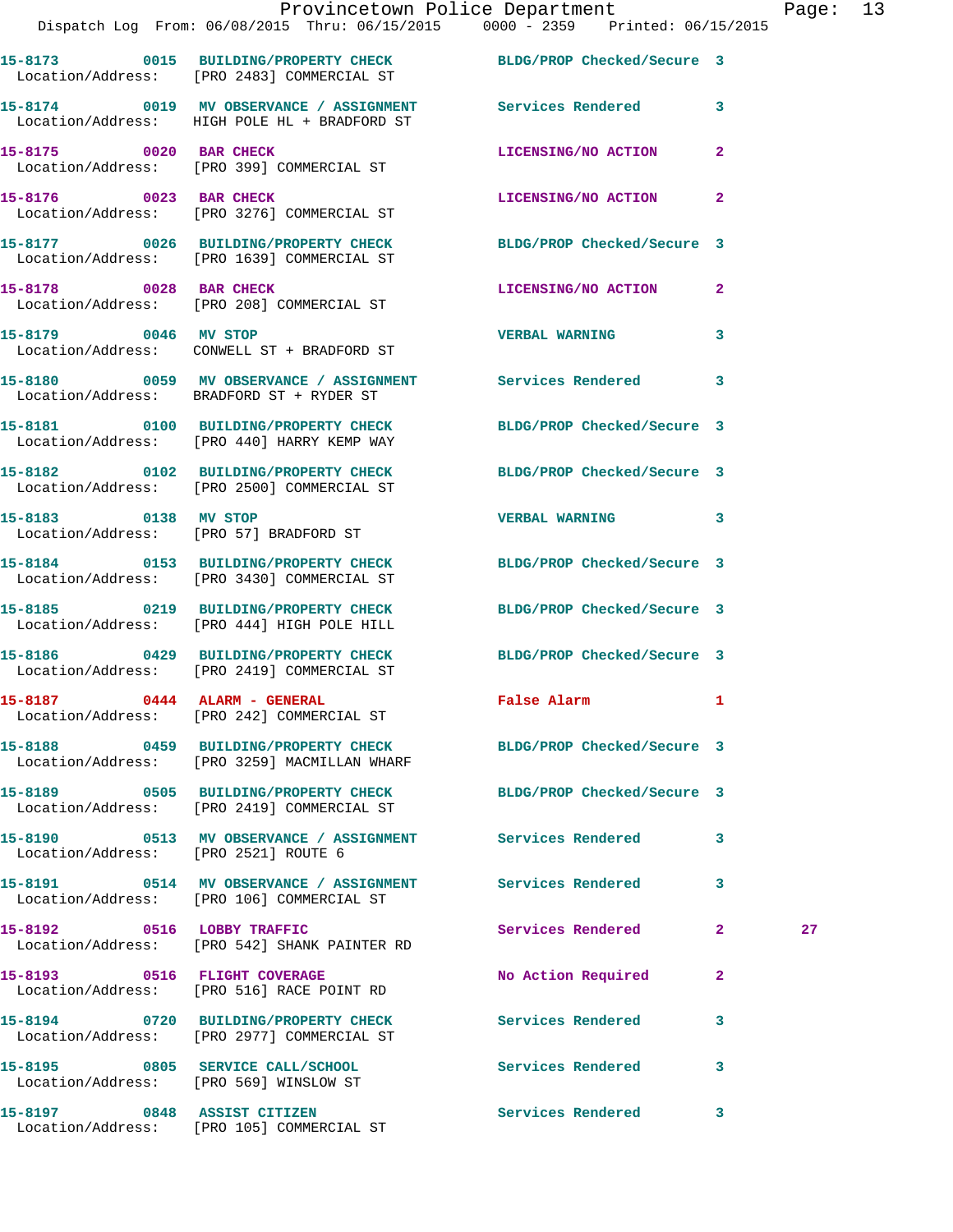## Provincetown Police Department Page: 14

Dispatch Log From: 06/08/2015 Thru: 06/15/2015 0000 - 2359 Printed: 06/15/2015

|                                        | 15-8198 0853 ALARM - GENERAL<br>Location/Address: [PRO 3222] ALDEN ST                                                              | <b>Services Rendered</b> 1 |                         |
|----------------------------------------|------------------------------------------------------------------------------------------------------------------------------------|----------------------------|-------------------------|
| Location/Address: SHANK PAINTER RD     | 15-8199 		 0859 MV OBSERVANCE / ASSIGNMENT Services Rendered 3                                                                     |                            |                         |
| Location/Address: [PRO 878] CONANT ST  | 15-8200 0942 PARKING COMPLAINT / GENERAL Citation/Warning Issued 3                                                                 |                            |                         |
|                                        | 15-8201 1051 PROPERTY DAMAGE<br>Location/Address: [PRO 594] COMMERCIAL ST                                                          | Services Rendered          | 3                       |
|                                        | 15-8202 1054 SUSPICIOUS ACTIVITY<br>Location/Address: [PRO 2490] PROVINCELANDS RD                                                  | Services Rendered          | $\mathbf{2}$            |
|                                        | 15-8203 1115 ASSAULT/PAST OCCURRED<br>Location/Address: [PRO 3259] MACMILLAN WHARF                                                 | Services Rendered          | 1                       |
| 15-8205 1214 ANIMAL CALL               | Location/Address: [PRO 2875] COMMERCIAL ST                                                                                         | Services Rendered          | $\mathbf{2}$            |
| Location/Address: [PRO 3179] MEADOW RD | 15-8206 1215 MEDICAL EMERGENCY/DOT                                                                                                 | Transported to Hospital 1  |                         |
|                                        | 15-8207 1233 MEDICAL EMERGENCY<br>Location/Address: [PRO 2965] COMMERCIAL ST                                                       | Transported to Hospital 1  |                         |
| 15-8208 1249 ANIMAL CALL               | Location/Address: [PRO 2528] SHIPS WAY RD EXT                                                                                      | Services Rendered          | $\mathbf{2}$            |
|                                        | 15-8210 1340 LARCENY /FORGERY/ FRAUD<br>Location/Address: [PRO 1742] CONWELL ST                                                    | <b>SPOKEN TO</b>           | $\overline{2}$          |
| Location/Address: HARRY KEMP WAY       | 15-8211 1348 MEDICAL EMERGENCY/D.O.T.                                                                                              | Transported to Hospital 1  |                         |
|                                        | 15-8213 1409 BUILDING/PROPERTY CHECK<br>Location/Address: [PRO 519] RACE POINT RD                                                  | BLDG/PROP Checked/Secure 3 |                         |
| Location/Address: BRADFORD ST          | 15-8214 1515 MV OBSERVANCE / ASSIGNMENT Services Rendered                                                                          |                            | 3                       |
| 1524 MV STOP<br>15-8216                | Location/Address: HOWLAND ST + HARRY KEMP WAY                                                                                      | <b>VERBAL WARNING</b>      | 3                       |
| 15-8217 1530 MV STOP                   | Location/Address: BRADFORD ST + PRISCILLA ALDEN RD                                                                                 | <b>VERBAL WARNING</b>      | $\overline{\mathbf{3}}$ |
|                                        | 15-8218      1539   MEDICAL EMERGENCY/TRANSPORT      Transported to Hospital   1<br>Location/Address:   [PRO 542] SHANK PAINTER RD |                            |                         |
|                                        | 15-8219 1543 BUILDING/PROPERTY CHECK<br>Location/Address: [PRO 2419] COMMERCIAL ST                                                 | BLDG/PROP Checked/Secure 3 |                         |
| 15-8220                                | 1546 PARK, WALK & TALK<br>Location: [PRO 3431] LOPES SQUARE                                                                        | Services Rendered          | $\mathbf{2}$            |
| 15-8221 1548 GENERAL INFO              |                                                                                                                                    | Services Rendered 3        |                         |
|                                        | 15-8222 1552 MEDICAL EMERGENCY/D.O.T.<br>Location/Address: [PRO 3222] ALDEN ST                                                     | Transported to Hospital 1  |                         |
| 15-8223 1610 MV COMPLAINT              | Location/Address: [PRO 2737] COMMERCIAL ST                                                                                         | Services Rendered          | $\mathbf{2}$            |
|                                        | 15-8224 1647 911 GENERAL/CANNOT MAKE CALLS Services Rendered<br>Location/Address: [PRO 542] SHANK PAINTER RD                       |                            | $\mathbf{1}$            |
| 15-8225 1747 PARK, WALK & TALK         | Location/Address: [PRO 105] COMMERCIAL ST                                                                                          | <b>Services Rendered</b>   | $\mathbf{2}$            |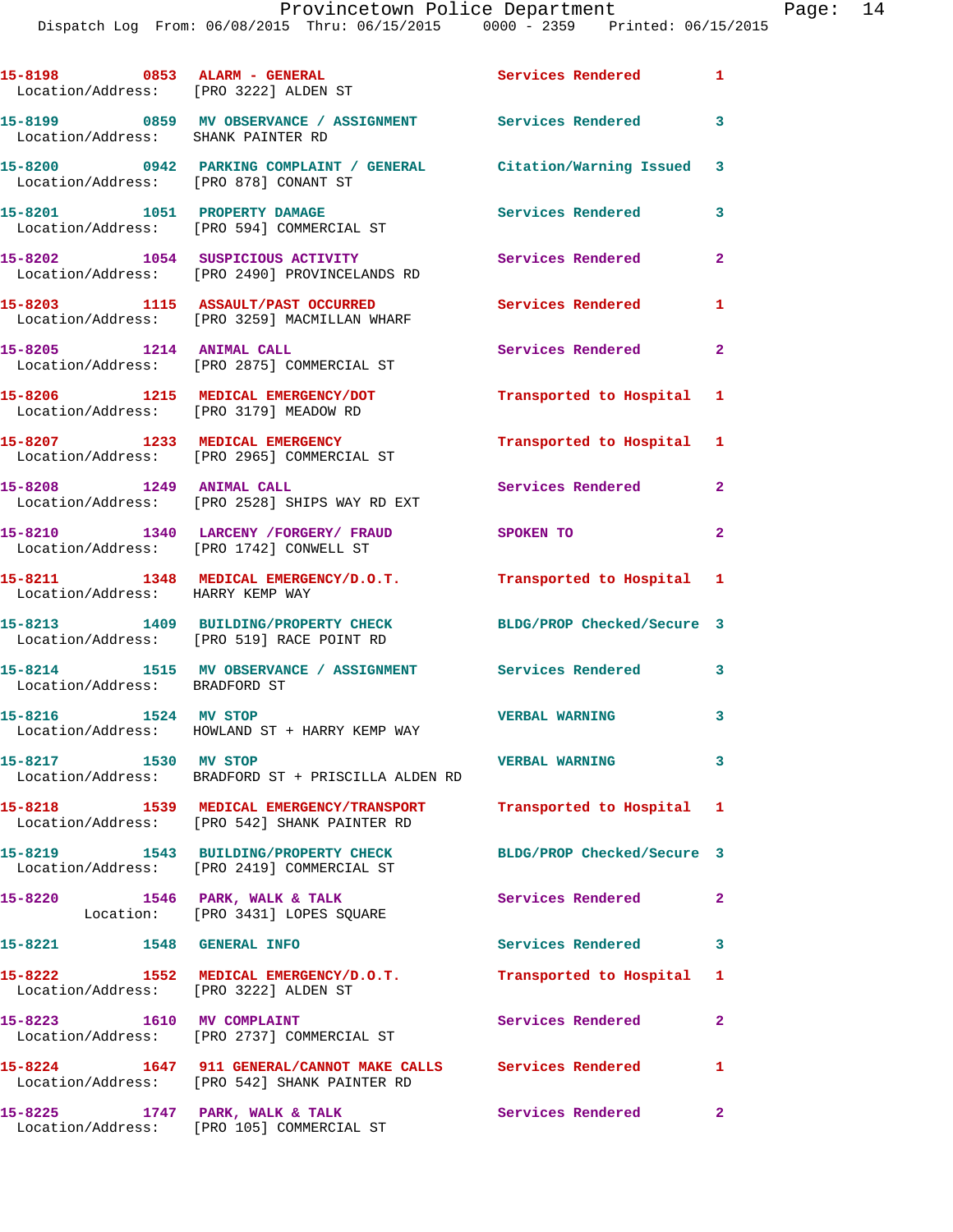Page: 15<br>2015

|                                        | Provincetown Police Department<br>Dispatch Log From: 06/08/2015 Thru: 06/15/2015 0000 - 2359 Printed: 06/15/2015 |                            | Page           |
|----------------------------------------|------------------------------------------------------------------------------------------------------------------|----------------------------|----------------|
|                                        | 15-8227 1806 MEDICAL/ARREST X2<br>Location/Address: [PRO 2818] CONWELL ST                                        | Arrest(s) Made             | 1              |
| 15-8229 2018 HAZARDS                   | Location/Address: [PRO 2266] COMMERCIAL ST                                                                       | Services Rendered          | $\overline{a}$ |
| Refer To Arrest: 15-113-AR             | 15-8230 2119 FOLLOW UP/DOMESTIC<br>Location/Address: [PRO 3020] STEARNS AVE                                      | Arrest(s) Made             | $\overline{a}$ |
|                                        | 15-8231 2208 NOISE COMPLAINT<br>Location/Address: [PRO 300] COMMERCIAL ST                                        | SPOKEN TO                  | 3              |
| 15-8232 2304 LOST WALLET               | Location/Address: [PRO 3228] COMMERCIAL ST                                                                       | Services Rendered 3        |                |
|                                        | 15-8234 2340 BUILDING/PROPERTY CHECK<br>Location/Address: [PRO 2419] COMMERCIAL ST                               | BLDG/PROP Checked/Secure 3 |                |
|                                        | 15-8235 2342 NOISE COMPLAINT<br>Location/Address: [PRO 3276] COMMERCIAL ST                                       | <b>LICENSING VIOLATION</b> | 3              |
| Location/Address: [PRO 94] BRADFORD ST | 15-8236 				2346 		MV OBSERVANCE / ASSIGNMENT 							 Services Rendered 				 3                                   |                            |                |
| For Date: $06/13/2015$ - Saturday      |                                                                                                                  |                            |                |
|                                        | 15-8238 0026 LOBBY TRAFFIC<br>Location/Address: [PRO 542] SHANK PAINTER RD                                       | Services Rendered 2        | 14             |
|                                        | 15-8239 0037 ALARM - GENERAL<br>Location/Address: [PRO 3374] COMMERCIAL ST                                       | False Alarm                | 1              |
| 15-8240 0104 MV STOP                   | Location/Address: [PRO 3004] BRADFORD ST                                                                         | <b>VERBAL WARNING</b>      | 3              |
|                                        | 15-8241 0121 BUILDING/PROPERTY CHECK BLDG/PROP Checked/Secure 3<br>Location/Address: [PRO 2542] COMMERCIAL ST    |                            |                |
|                                        | 15-8242 0142 BUILDING/PROPERTY CHECK BLDG/PROP Checked/Secure 3<br>Location/Address: [PRO 447] JEROME SMITH RD   |                            |                |
| 15-8243 0146 MV STOP                   | Location/Address: [PRO 2362] BRADFORD ST                                                                         | <b>VERBAL WARNING</b>      | 3              |
|                                        | 15-8244 0152 BUILDING/PROPERTY CHECK BLDG/PROP Checked/Secure 3<br>Location/Address: [PRO 306] COMMERCIAL ST     |                            |                |
|                                        | 15-8245 0157 BUILDING/PROPERTY CHECK<br>Location/Address: [PRO 2966] COMMERCIAL ST                               | BLDG/PROP Checked/Secure 3 |                |
|                                        | 15-8246 0157 FOUND ASSORTED CARDS<br>Location/Address: [PRO 2227] BRADFORD ST                                    | <b>Services Rendered</b>   | 3              |
|                                        | 15-8247 0259 BUILDING/PROPERTY CHECK<br>Location/Address: [PRO 530] SHANK PAINTER RD                             | BLDG/PROP Checked/Secure 3 |                |
|                                        | 15-8248 0317 BUILDING/PROPERTY CHECK<br>Location/Address: [PRO 433] RYDER ST EXT                                 | Services Rendered          | 3              |
|                                        | 15-8249 0400 BUILDING/PROPERTY CHECK<br>Location/Address: [PRO 1778] SHANK PAINTER RD                            | BLDG/PROP Checked/Secure 3 |                |
|                                        | 15-8250 0435 BUILDING/PROPERTY CHECK BLDG/PROP Checked/Secure 3<br>Location/Address: [PRO 3609] COMMERCIAL ST    |                            |                |
|                                        | 15-8251 0527 BUILDING/PROPERTY CHECK BLDG/PROP Checked/Secure 3<br>Location/Address: [PRO 2206] COMMERCIAL ST    |                            |                |
|                                        |                                                                                                                  |                            |                |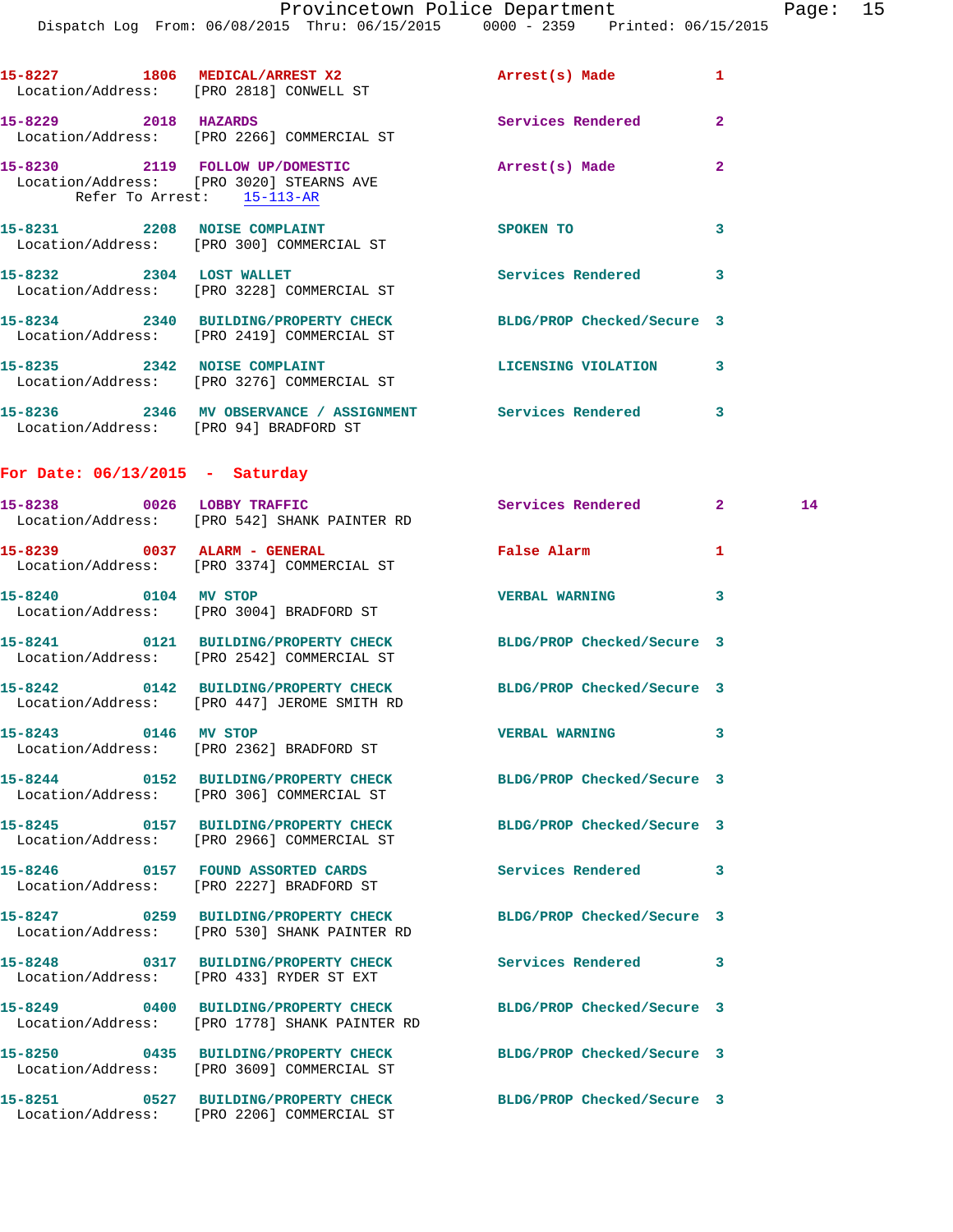|                                                     | Provincetown Police Department The Rage: 16                                                                    |                           |              |   |  |
|-----------------------------------------------------|----------------------------------------------------------------------------------------------------------------|---------------------------|--------------|---|--|
|                                                     | 15-8252 0607 BUILDING/PROPERTY CHECK BLDG/PROP Checked/Secure 3<br>Location/Address: [PRO 379] COMMERCIAL ST   |                           |              |   |  |
|                                                     | 15-8253 0630 MEDICAL EMERGENCY Transported to Hospital 1<br>Location/Address: [PRO 3222] ALDEN ST              |                           |              |   |  |
|                                                     | 15-8255  0750  MV OBSERVANCE / ASSIGNMENT  Services Rendered  3<br>Location/Address: [PRO 3440] ROUTE 6        |                           |              |   |  |
|                                                     | 15-8256 0953 PARKING COMPLAINT / GENERAL Services Rendered 3<br>Location/Address: RACE POINT RD + NELSON AVE   |                           |              |   |  |
|                                                     | 15-8257 1003 BUILDING/PROPERTY CHECK BLDG/PROP Checked/Secure 3<br>Location/Address: [PRO 2419] COMMERCIAL ST  |                           |              |   |  |
|                                                     | 15-8259 1023 MV OBSERVANCE / ASSIGNMENT No Action Required 3<br>Location/Address: [PRO 447] JEROME SMITH RD    |                           |              |   |  |
|                                                     | 15-8260 1039 MV OBSERVANCE / ASSIGNMENT Services Rendered 3<br>Location/Address: HIGH POLE HL + BRADFORD ST    |                           |              |   |  |
| 15-8261 1043 MV STOP<br>Location/Address: PRINCE ST |                                                                                                                | <b>VERBAL WARNING</b>     | $\mathbf{3}$ |   |  |
|                                                     | 15-8262 1050 ASSIST AGENCY / MUTUAL AID Services Rendered 3<br>Location: TRURO POLICE STATION                  |                           |              |   |  |
|                                                     | 15-8263 1147 MEDICAL EMERGENCY/DOT<br>Location/Address: [PRO 440] HARRY KEMP WAY                               | Transported to Hospital 1 |              |   |  |
|                                                     | 15-8264 1218 PARKING COMPLAINT / GENERAL Citation/Warning Issued 3<br>Location/Address: [PRO 1758] BRADFORD ST |                           |              |   |  |
|                                                     | 15-8266 1248 MEDICAL EMERGENCY Services Rendered 1<br>Location/Address: [PRO 3430] COMMERCIAL ST               |                           |              |   |  |
| 15-8267 1252 ANIMAL CALL                            | Location/Address: [PRO 542] SHANK PAINTER RD                                                                   | <b>GONE ON ARRIVAL</b>    | $\mathbf{2}$ |   |  |
|                                                     | 15-8268 1256 DISTURBANCE<br>Location/Address: [PRO 530] SHANK PAINTER RD                                       | GONE ON ARRIVAL 1         |              |   |  |
|                                                     | 15-8269 1342 NOISE COMPLAINT THE SPOKEN TO<br>Location/Address: [PRO 3446] COMMERCIAL ST                       |                           | $\mathbf{B}$ |   |  |
|                                                     | 15-8270 1358 ALARM - FIRE<br>Location/Address: [PRO 1858] BRADFORD ST                                          | Services Rendered 1       |              |   |  |
|                                                     | 15-8271 1413 MEDICAL EMERGENCY<br>Location/Address: [PRO 517] RACE POINT RD                                    | PATIENT REFUSAL 1         |              |   |  |
|                                                     | 15-8273 1629 LOST CARS KEYS<br>Location/Address: [PRO 2875] COMMERCIAL ST                                      | <b>Services Rendered</b>  | 3            |   |  |
|                                                     | 15-8275 1647 COMPLAINT/ICE CREAM Services Rendered 3<br>Location/Address: [PRO 43] BRADFORD ST                 |                           |              |   |  |
|                                                     | $15-8276$ 1657 CANINE IN M/V<br>Location/Address: [PRO 3296] SHANK PAINTER RD                                  | <b>GONE ON ARRIVAL</b>    | $\mathbf{2}$ |   |  |
| Location/Address: [PRO 2479] ROUTE 6                | 15-8277 1757 ANIMAL CALL/LOOSE DOG Services Rendered                                                           |                           | $\mathbf{2}$ |   |  |
| Location/Address: [PRO 2479] ROUTE 6                | 15-8278 1816 MV DISABLED                                                                                       | Services Rendered 2       |              | 1 |  |
| 15-8279 1829 MV COMPLAINT                           | Location/Address: [PRO 312] COMMERCIAL ST                                                                      | Services Rendered         | $\mathbf{2}$ |   |  |
|                                                     | 15-8280 1848 MEDICAL EMERGENCY 1 PATIENT REFUSAL 1                                                             |                           |              |   |  |

Location/Address: [PRO 1892] SHANK PAINTER RD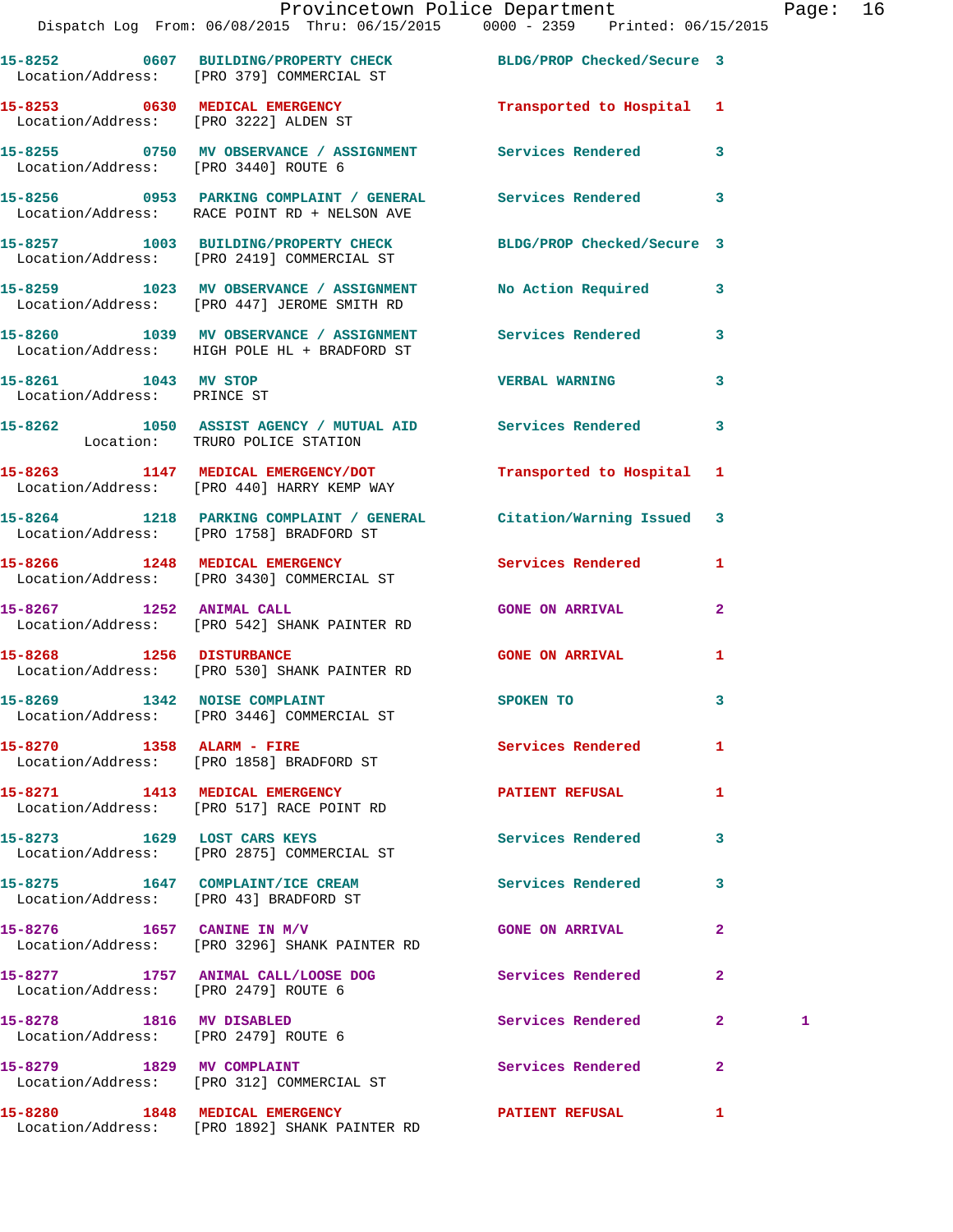|                                 | 15-8281 1908 PARKING / GENERAL<br>Location/Address: [PRO 105] COMMERCIAL ST                              | Services Rendered 3        |   |
|---------------------------------|----------------------------------------------------------------------------------------------------------|----------------------------|---|
|                                 | 15-8284 1931 PARK, WALK & TALK<br>Location/Address: [PRO 155] COMMERCIAL ST                              | No Action Required 2       |   |
| Location/Address: COMMERCIAL ST | 15-8285 1944 BUILDING/PROPERTY CHECK                                                                     | BLDG/PROP Checked/Secure 3 |   |
|                                 | 15-8286 1956 MEDICAL EMERGENCY<br>Location/Address: [PRO 542] SHANK PAINTER RD                           | PATIENT REFUSAL 1          |   |
|                                 | 15-8287 2007 BUILDING/PROPERTY CHECK<br>Location/Address: [PRO 519] RACE POINT RD                        | BLDG/PROP Checked/Secure 3 |   |
| Location/Address: COMMERCIAL ST | 15-8288 2016 BUILDING/PROPERTY CHECK                                                                     | BLDG/PROP Checked/Secure 3 |   |
|                                 | 15-8290 2033 MEDICAL EMERGENCY<br>Location/Address: [PRO 542] SHANK PAINTER RD                           | <b>PATIENT REFUSAL</b>     | 1 |
|                                 | 15-8291 2038 PARKING COMPLAINT / GENERAL Services Rendered<br>Location/Address: [PRO 2500] COMMERCIAL ST |                            | 3 |
| 15-8292 2102 DISTURBANCE        | Location/Address: [PRO 399] COMMERCIAL ST                                                                | Peace Restored             | 1 |
|                                 | 15-8293 2109 ALARM - FIRE<br>Location/Address: [PRO 1858] BRADFORD ST                                    | False Alarm                | 1 |
| Location/Address: COMMERCIAL ST | 15-8294 2121 BUILDING/PROPERTY CHECK BLDG/PROP Checked/Secure 3                                          |                            |   |
|                                 | 15-8295 2216 NOISE COMPLAINT<br>Location/Address: ATLANTIC AVE + COMMERCIAL ST                           | No Action Required 3       |   |
| Location/Address: COMMERCIAL ST | 15-8296 2246 BUILDING/PROPERTY CHECK                                                                     | BLDG/PROP Checked/Secure 3 |   |
|                                 | 15-8297 2305 BUILDING/PROPERTY CHECK<br>Location/Address: [PRO 175] COMMERCIAL ST                        | BLDG/PROP Checked/Secure 3 |   |
|                                 | 15-8299 2317 BUILDING/PROPERTY CHECK<br>Location/Address: [PRO 3259] MACMILLAN WHARF                     | BLDG/PROP Checked/Secure 3 |   |
|                                 | 15-8298 2318 BUILDING/PROPERTY CHECK<br>Location/Address: [PRO 488] MAYFLOWER AVE                        | BLDG/PROP Checked/Secure 3 |   |
| 15-8300 2334 MEDICAL EMERGENCY  | Location/Address: [PRO 542] SHANK PAINTER RD                                                             | Services Rendered          | 1 |
| 15-8302 2348 MEDICAL EMERGENCY  | Location/Address: [PRO 2977] COMMERCIAL ST                                                               | <b>PATIENT REFUSAL</b>     | 1 |
| For Date: $06/14/2015$ - Sunday |                                                                                                          |                            |   |

| 15-8303<br>0010                      | LOBBY TRAFFIC<br>Location/Address: [PRO 542] SHANK PAINTER RD     | Services Rendered          | 2            | 19 |
|--------------------------------------|-------------------------------------------------------------------|----------------------------|--------------|----|
| 15-8304<br>0018                      | MEDICAL EMERGENCY<br>Location/Address: [PRO 542] SHANK PAINTER RD | Transported to Hospital    | $\mathbf{1}$ |    |
| 15-8305<br>0023<br>Location/Address: | <b>NOISE COMPLAINT</b><br>[PRO 2750] COMMERCIAL ST                | <b>SPOKEN TO</b>           | 3            |    |
| 15-8306<br>0058<br>Location/Address: | <b>BUILDING/PROPERTY CHECK</b><br>[PRO 3489] COMMERCIAL ST        | BLDG/PROP Checked/Secure 3 |              |    |
| 15-8307<br>0103                      | <b>BUILDING/PROPERTY CHECK</b>                                    | BLDG/PROP Checked/Secure 3 |              |    |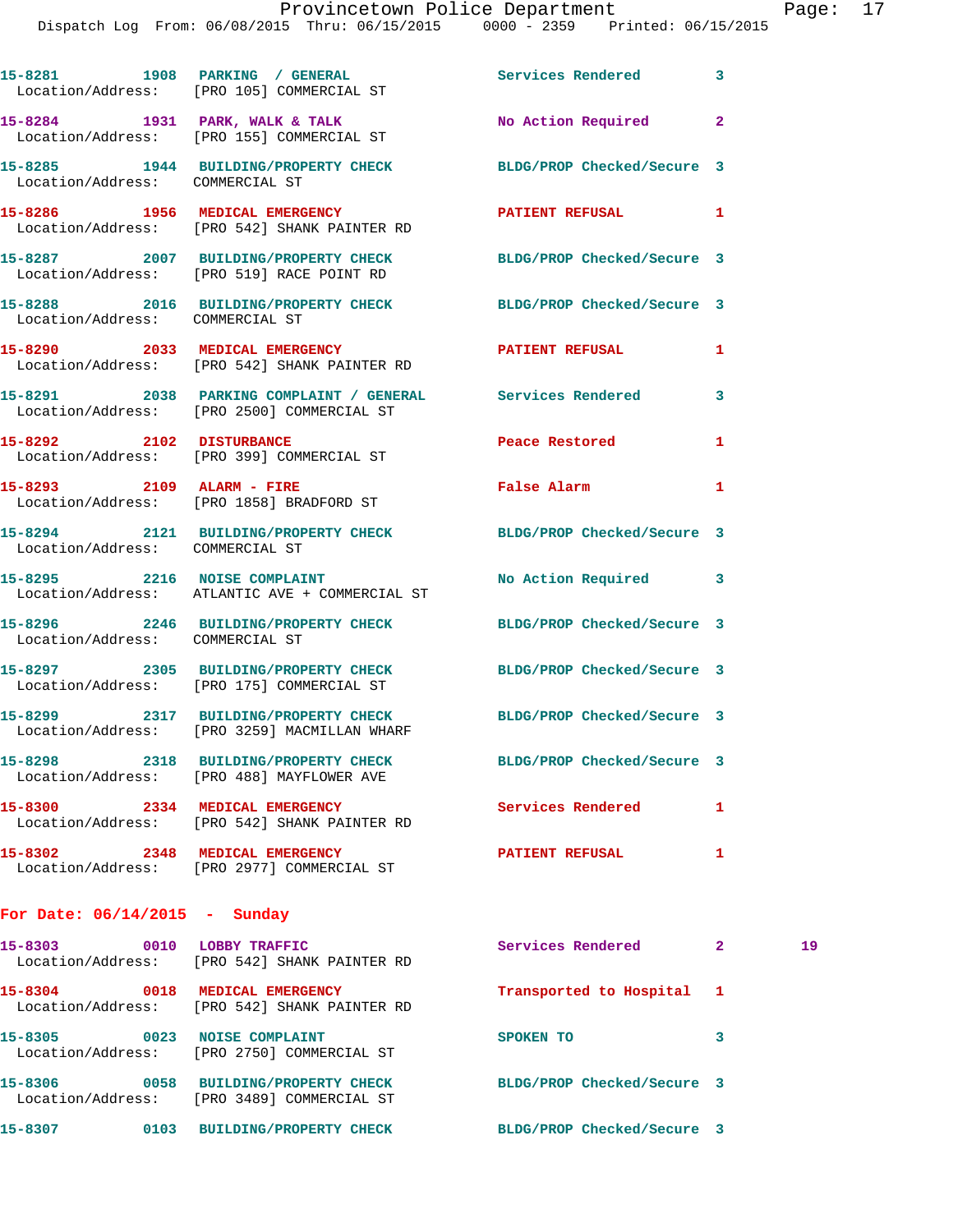|                                                               | Provincetown Police Department<br>Dispatch Log From: 06/08/2015 Thru: 06/15/2015 0000 - 2359 Printed: 06/15/2015 |                            | Page: 18     |
|---------------------------------------------------------------|------------------------------------------------------------------------------------------------------------------|----------------------------|--------------|
|                                                               | Location/Address: [PRO 2542] COMMERCIAL ST                                                                       |                            |              |
|                                                               | 15-8308 0108 TRESPASS<br>Location/Address: [PRO 3276] COMMERCIAL ST                                              | No Action Required 2       |              |
|                                                               | 15-8309 0120 MV OBSERVANCE / ASSIGNMENT Services Rendered 3<br>Location/Address: BRADFORD ST + RYDER ST          |                            |              |
|                                                               | 15-8310 0137 NOISE COMPLAINT<br>Location/Address: [PRO 577] WINTHROP ST                                          | SPOKEN TO                  | $\mathbf{3}$ |
|                                                               | 15-8311 0149 MV OBSERVANCE / ASSIGNMENT Services Rendered 3<br>Location/Address: BRADFORD ST + ALDEN ST          |                            |              |
|                                                               | 15-8312 0208 BUILDING/PROPERTY CHECK BLDG/PROP Checked/Secure 3<br>Location/Address: [PRO 3430] COMMERCIAL ST    |                            |              |
| Location/Address: ROUTE 6                                     | 15-8313 0215 ASSIST AGENCY / TPD                                                                                 | Taken/Referred to Other 3  |              |
|                                                               | 15-8314 0305 BUILDING/PROPERTY CHECK BLDG/PROP Checked/Secure 3<br>Location/Address: [PRO 554] TREMONT ST        |                            |              |
|                                                               | 15-8315 0333 FIREARMS / WEAPONS<br>Location/Address: [PRO 1156] WINSLOW ST                                       | Services Rendered 2        |              |
|                                                               | 15-8316 0504 BUILDING/PROPERTY CHECK Services Rendered 3<br>Location/Address: [PRO 2898] JEROME SMITH RD         |                            |              |
|                                                               | 15-8317 0739 BUILDING/PROPERTY CHECK Services Rendered 3<br>Location/Address: [PRO 2483] COMMERCIAL ST           |                            |              |
|                                                               | 15-8318 0835 MEDICAL EMERGENCY<br>Location/Address: [PRO 3816] TINYS WAY                                         | Transported to Hospital 1  |              |
|                                                               | 15-8320 0919 FOUND PURSE<br>Location/Address: [PRO 274] COMMERCIAL ST                                            | Services Rendered 3        |              |
|                                                               | 15-8321 1014 MEDICAL EMERGENCY<br>Location/Address: [PRO 165] COMMERCIAL ST                                      | Investigated 1             |              |
| 15-8322 1134 MEDICAL EMERGENCY<br>Location/Address: ROUTE 6   |                                                                                                                  | Taken/Referred to Other    | $\mathbf{1}$ |
|                                                               |                                                                                                                  | Services Rendered          | $\mathbf{3}$ |
|                                                               | 15-8324 1223 FOUND LICENSE<br>Location/Address: [PRO 542] SHANK PAINTER RD                                       | Services Rendered          | 3            |
|                                                               | 15-8325 1256 MEDICAL EMERGENCY<br>Location/Address: [PRO 3259] MACMILLAN WHARF                                   | <b>PATIENT REFUSAL</b>     | 1            |
|                                                               | 15-8327 1441 COMPLAINT<br>Location/Address: [PRO 542] SHANK PAINTER RD                                           | SPOKEN TO                  | 3            |
| 15-8328 1519 WALKIN                                           | Location/Address: [PRO 1892] SHANK PAINTER RD                                                                    | <b>Services Rendered</b> 1 |              |
| 15-8329 1527 COMPLAINT<br>Location/Address: [PRO 521] ROUTE 6 |                                                                                                                  | Could Not Locate 3         |              |
|                                                               | 15-8330 1534 NOISE COMPLAINT<br>Location/Address: [PRO 3292] COMMERCIAL ST                                       | Services Rendered 3        |              |
| Location/Address: [PRO 2479] ROUTE 6                          | 15-8331 1546 MV DISABLED                                                                                         | Services Rendered          | $\mathbf{2}$ |
| 15-8332 1638 ASSIST CITIZEN                                   | Location/Address: [PRO 2645] SHANK PAINTER RD                                                                    | Services Rendered 3        |              |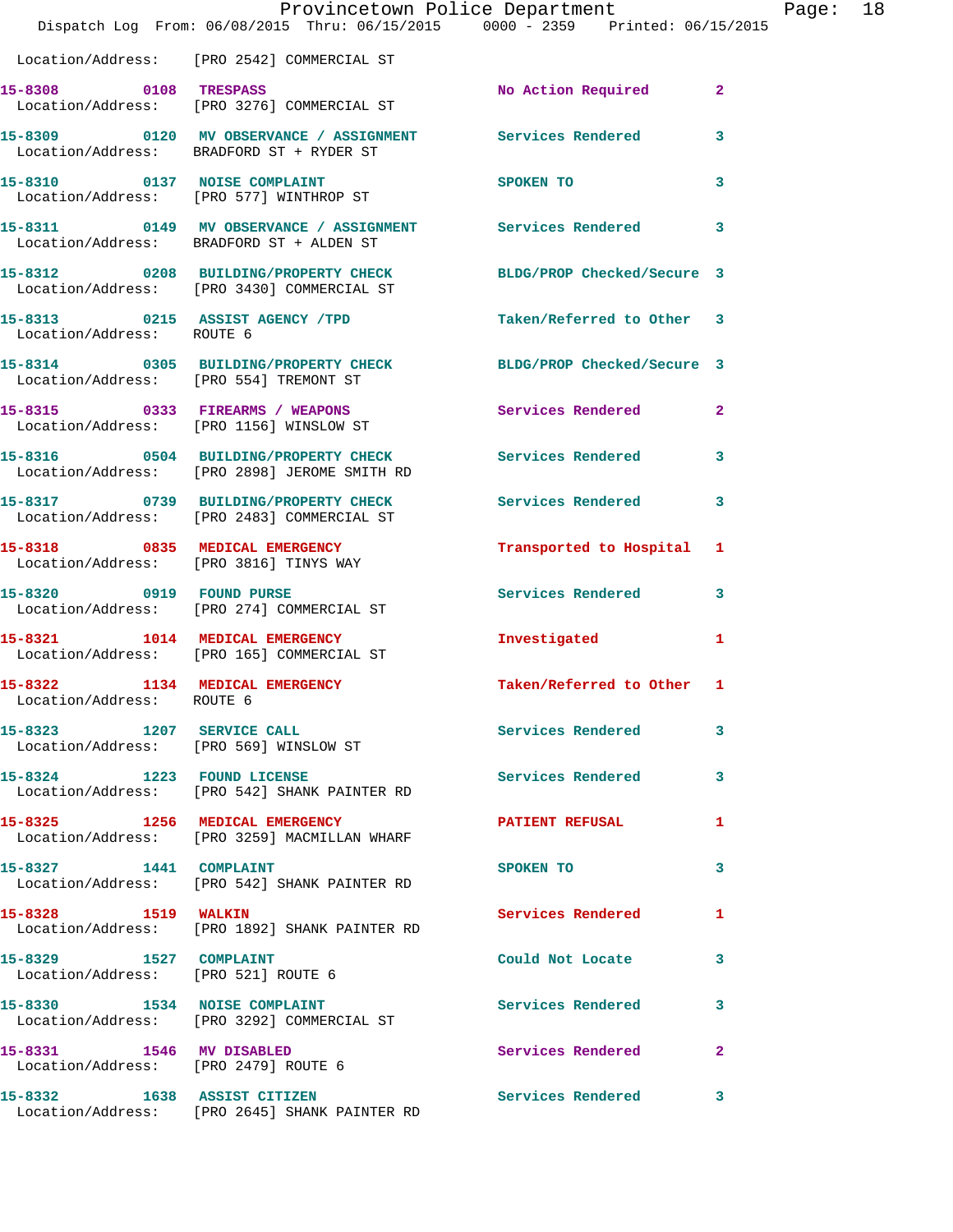|                                                           | Dispatch Log From: 06/08/2015 Thru: 06/15/2015 0000 - 2359 Printed: 06/15/2015                               | Provincetown Police Department       |                         | Page: 19     |  |
|-----------------------------------------------------------|--------------------------------------------------------------------------------------------------------------|--------------------------------------|-------------------------|--------------|--|
|                                                           | 15-8333 1650 MEDICAL EMERGENCY 1 Transported to Hospital 1<br>Location/Address: [PRO 1753] BRADFORD ST       |                                      |                         |              |  |
|                                                           | 15-8334 1654 ANIMAL CALL<br>Location/Address: [PRO 3296] SHANK PAINTER RD                                    | SPOKEN TO                            | $\mathbf{2}$            |              |  |
|                                                           |                                                                                                              | SPOKEN TO                            | 3                       |              |  |
| Location/Address: COMMERCIAL ST                           | 15-8336 1746 PARK, WALK & TALK 1988 Services Rendered 2                                                      |                                      |                         |              |  |
|                                                           | 15-8337 1748 BUILDING/PROPERTY CHECK BLDG/PROP Checked/Secure 3<br>Location/Address: [PRO 182] COMMERCIAL ST |                                      |                         |              |  |
|                                                           | 15-8338 1821 AIRPORT<br>Location/Address: [PRO 516] RACE POINT RD                                            | Services Rendered 2                  |                         |              |  |
|                                                           | 15-8339 1835 FOUND PURSE<br>Location/Address: [PRO 542] SHANK PAINTER RD                                     | Services Rendered 3                  |                         |              |  |
| Location/Address: COMMERCIAL ST                           | 15-8340 1845 LOST IPHONE                                                                                     | Services Rendered 3                  |                         |              |  |
|                                                           | 15-8341 1925 NOISE COMPLAINT SPOKEN TO<br>Location/Address: [PRO 2283] COMMERCIAL ST                         |                                      | $\mathbf{3}$            |              |  |
| Location/Address: COMMERCIAL ST                           | 15-8343 1933 BUILDING/PROPERTY CHECK BLDG/PROP Checked/Secure 3                                              |                                      |                         |              |  |
|                                                           | 15-8344 1936 MISSING PERSON<br>Location/Address: [PRO 2618] COMMERCIAL ST                                    | SPOKEN TO                            |                         |              |  |
|                                                           | 15-8346 1952 COMPLAINT<br>Location/Address: [PRO 526] RYDER ST EXT                                           | SPOKEN TO THE STATE OF THE SPOKEN TO | 3                       |              |  |
|                                                           | 15-8347 2057 BUILDING/PROPERTY CHECK BLDG/PROP Checked/Secure 3<br>Location/Address: [PRO 519] RACE POINT RD |                                      |                         |              |  |
|                                                           | 15-8348 2100 NOISE COMPLAINT<br>Location/Address: [PRO 2283] COMMERCIAL ST                                   | SPOKEN TO                            | $\mathbf{3}$            |              |  |
| 15-8349 2119 NOISE COMPLAINT                              | Location/Address: [PRO 2283] COMMERCIAL ST                                                                   | <b>SPOKEN TO</b>                     | $\overline{\mathbf{3}}$ |              |  |
| Location/Address: COMMERCIAL ST                           | 15-8350 2128 BUILDING/PROPERTY CHECK BLDG/PROP Checked/Secure 3                                              |                                      |                         |              |  |
|                                                           | 15-8351 2149 BUILDING/PROPERTY CHECK<br>Location/Address: [PRO 182] COMMERCIAL ST                            | BLDG/PROP Checked/Secure 3           |                         |              |  |
|                                                           | 15-8352 2207 NOISE COMPLAINT<br>Location/Address: [PRO 2283] COMMERCIAL ST                                   | SPOKEN TO                            | $\overline{\mathbf{3}}$ | $\mathbf{2}$ |  |
| Location/Address: COMMERCIAL ST                           | 15-8353 2223 BUILDING/PROPERTY CHECK BLDG/PROP Checked/Secure 3                                              |                                      |                         |              |  |
|                                                           | 15-8354 2235 NOISE COMPLAINT<br>Location/Address: [PRO 2283] COMMERCIAL ST                                   | SPOKEN TO<br>$\sim$ 3                |                         | 10           |  |
|                                                           | 15-8355 2236 BUILDING/PROPERTY CHECK BLDG/PROP Checked/Secure 3<br>Location/Address: [PRO 105] COMMERCIAL ST |                                      |                         |              |  |
| 15-8357 2318 COMPLAINT<br>Location/Address: RACE POINT RD |                                                                                                              | Taken/Referred to Other 3            |                         |              |  |
| Location/Address: COMMERCIAL ST                           | 15-8356 2329 BUILDING/PROPERTY CHECK BLDG/PROP Checked/Secure 3                                              |                                      |                         |              |  |
|                                                           | 15-8358      2347  BUILDING/PROPERTY CHECK        BLDG/PROP Checked/Secure 3                                 |                                      |                         |              |  |

Location/Address: [PRO 385] COMMERCIAL ST